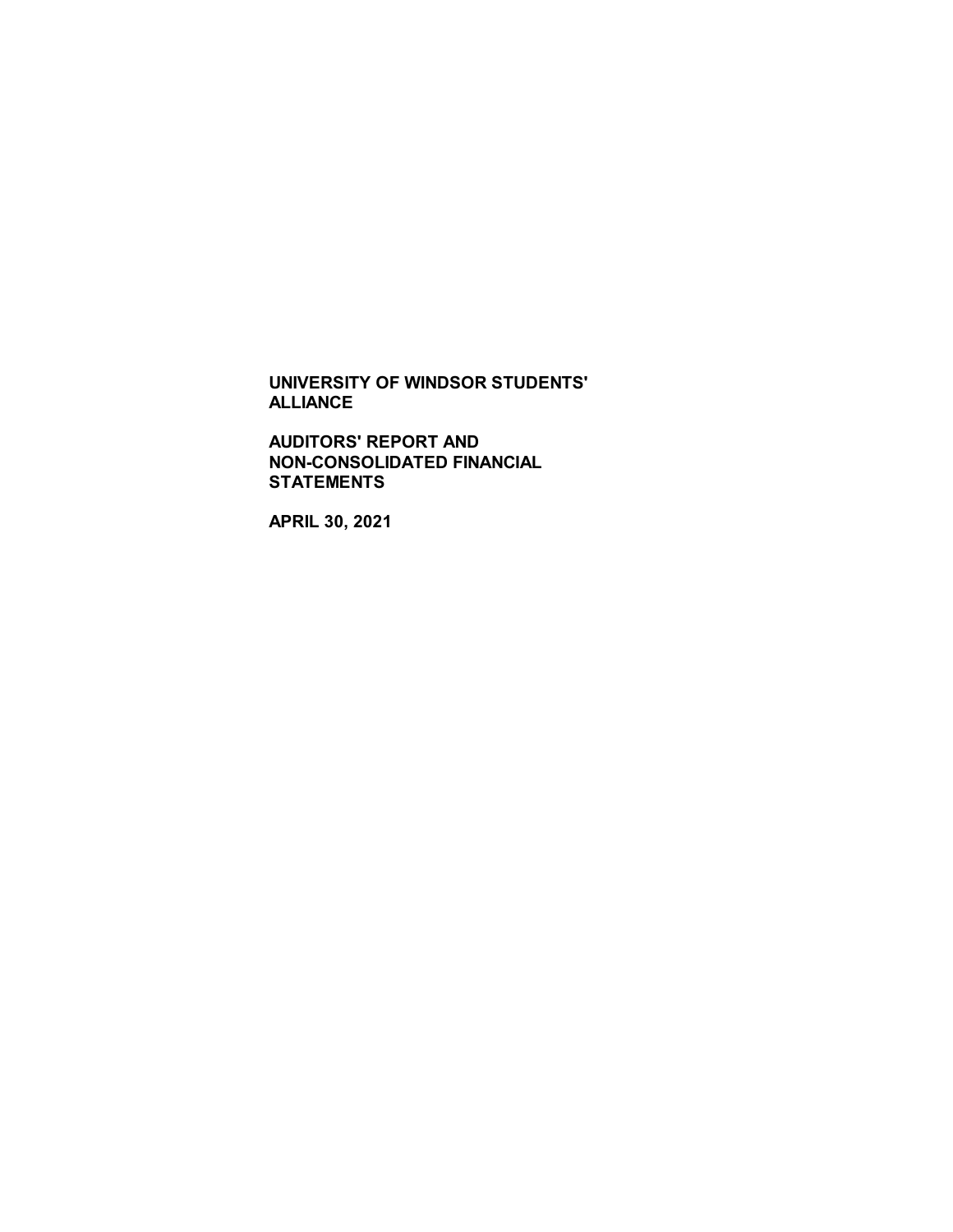

#### **Baker Tilly Windsor LLP** 325 Devonshire Road, Suite 200 Windsor, ON Canada N8Y 2L3

**T:** 519.258.5800 **F:** 519.256.6152

windsor@bakertilly.ca **www.bakertilly.ca**

## **INDEPENDENT AUDITORS' REPORT**

To the Members of the University of Windsor Students' Alliance

#### **Report on the Non-Consolidated Financial Statements**

#### **Opinion**

We have audited the non-consolidated financial statements of University of Windsor Students' Alliance, which comprise the non-consolidated statement of financial position as at April 30, 2021 and the non-consolidated statements of operations, change in fund balances and trust obligation and cash flows for the year then ended and notes to the non-consolidated financial statements, including a summary of significant accounting policies and other explanatory information.

In our opinion, the accompanying non-consolidated financial statements present fairly, in all material respects, the non-consolidated financial position of the organization as at April 30, 2021 and its non-consolidated financial performance and its non-consolidated cash flows for the year then ended in accordance with Canadian accounting standards for not-for-profit organizations.

## **Basis for Opinion**

We conducted our audit in accordance with Canadian generally accepted auditing standards. Our responsibilities under those standards are further described in the Auditors' Responsibilities for the Audit of the Financial Statements section of our report. We are independent of the organization in accordance with the ethical requirements that are relevant to our audit of the non-consolidated financial statements in Canada, and we have fulfilled our other ethical responsibilities in accordance with these requirements. We believe that the audit evidence we have obtained is sufficient and appropriate to provide a basis for our opinion.

## **Responsibilities of Management and Those Charged with Governance for the Non-Consolidated Financial Statements**

Management is responsible for the preparation and fair presentation of the non-consolidated financial statements in accordance with Canadian accounting standards for not-for-profit organizations, and for such internal control as management determines is necessary to enable the preparation of non-consolidated financial statements that are free from material misstatement, whether due to fraud or error.

In preparing the non-consolidated financial statements, management is responsible for assessing the organization's ability to continue as a going concern, disclosing, as applicable, matters related to going concern and using the going concern basis of accounting unless management either intends to liquidate the organization or to cease operations, or has no realistic alternative but to do so.

Those charged with governance are responsible for overseeing the organization's financial reporting process.

#### AUDIT • TAX • ADVISORY

*Baker Tilly Windsor LLP is a member of Baker Tilly Canada Cooperative, which is a member of the global network of Baker Tilly International Limited. All members of Baker Tilly Canada Cooperative and Baker Tilly International Limited are separate and independent legal entities.*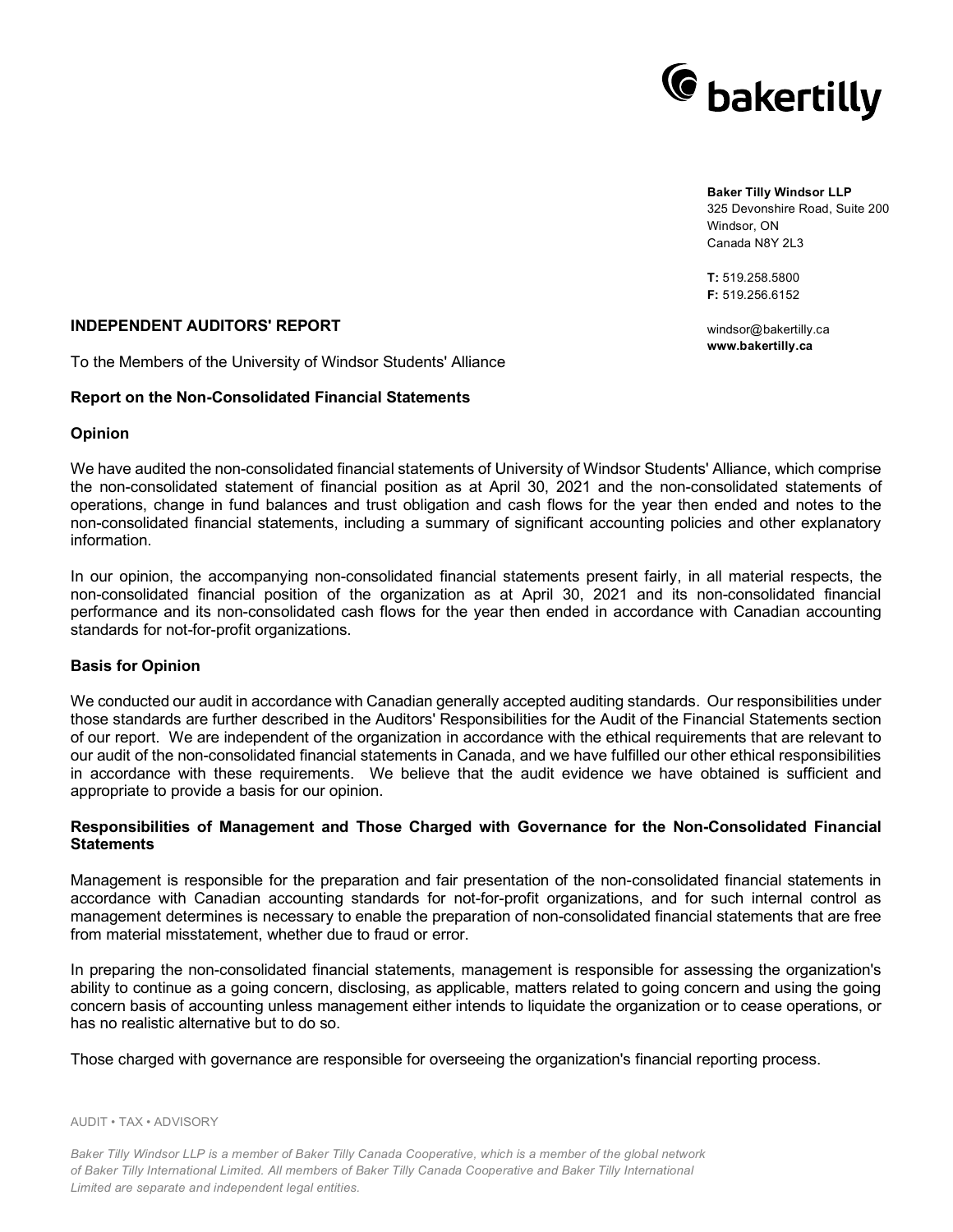# <sup>C</sup> bakertilly

## **INDEPENDENT AUDITORS' REPORT - continued**

#### **Auditors' Responsibility for the Audit**

Our objectives are to obtain reasonable assurance about whether the non-consolidated financial statements as a whole are free from material misstatement, whether due to fraud or error, and to issue an auditors' report that includes our opinion. Reasonable assurance is a high level of assurance, but is not a guarantee that an audit conducted in accordance with Canadian generally accepted auditing standards will always detect a material misstatement when it exists. Misstatements can arise from fraud or error and are considered material if, individually or in the aggregate, they could reasonably be expected to influence the economic decisions of users taken on the basis of these non-consolidated financial statements.

As part of an audit in accordance with Canadian generally accepted auditing standards, we exercise professional judgment and maintain professional skepticism throughout the audit. We also:

- · Identify and assess the risks of material misstatement of the non-consolidated financial statements, whether due to fraud or error, design and perform audit procedures responsive to those risks, and obtain audit evidence that is sufficient and appropriate to provide a basis for our opinion. The risk of not detecting a material misstatement resulting from fraud is higher than for one resulting from error, as fraud may involve collusion, forgery, intentional omissions, misrepresentations, or the override of internal control.
- · Obtain an understanding of internal control relevant to the audit in order to design audit procedures that are appropriate in the circumstances, but not for the purpose of expressing an opinion on the effectiveness of the organization's internal control.
- Evaluate the appropriateness of accounting policies used and the reasonableness of accounting estimates and related disclosures made by management.
- · Conclude on the appropriateness of management's use of the going concern basis of accounting and, based on the audit evidence obtained, whether a material uncertainty exists related to events or conditions that may cast significant doubt on the organization's ability to continue as a going concern. If we conclude that a material uncertainty exists, we are required to draw attention in our auditors' report to the related disclosures in the non-consolidated financial statements or, if such disclosures are inadequate, to modify our opinion. Our conclusions are based on the audit evidence obtained up to the date of our auditors' report. However, future events or conditions may cause the organization to cease to continue as a going concern.
- Evaluate the overall presentation, structure and content of the non-consolidated financial statements, including the disclosures, and whether the non-consolidated financial statements represent the underlying transactions and events in a manner that achieves fair presentation.

We communicate with those charged with governance regarding, among other matters, the planned scope and timing of the audit and significant audit findings, including any significant deficiencies in internal control that we identify during our audit.

Baker Telly Wunder UP

Chartered Professional Accountants October 27, 2021 Licensed Public Accountants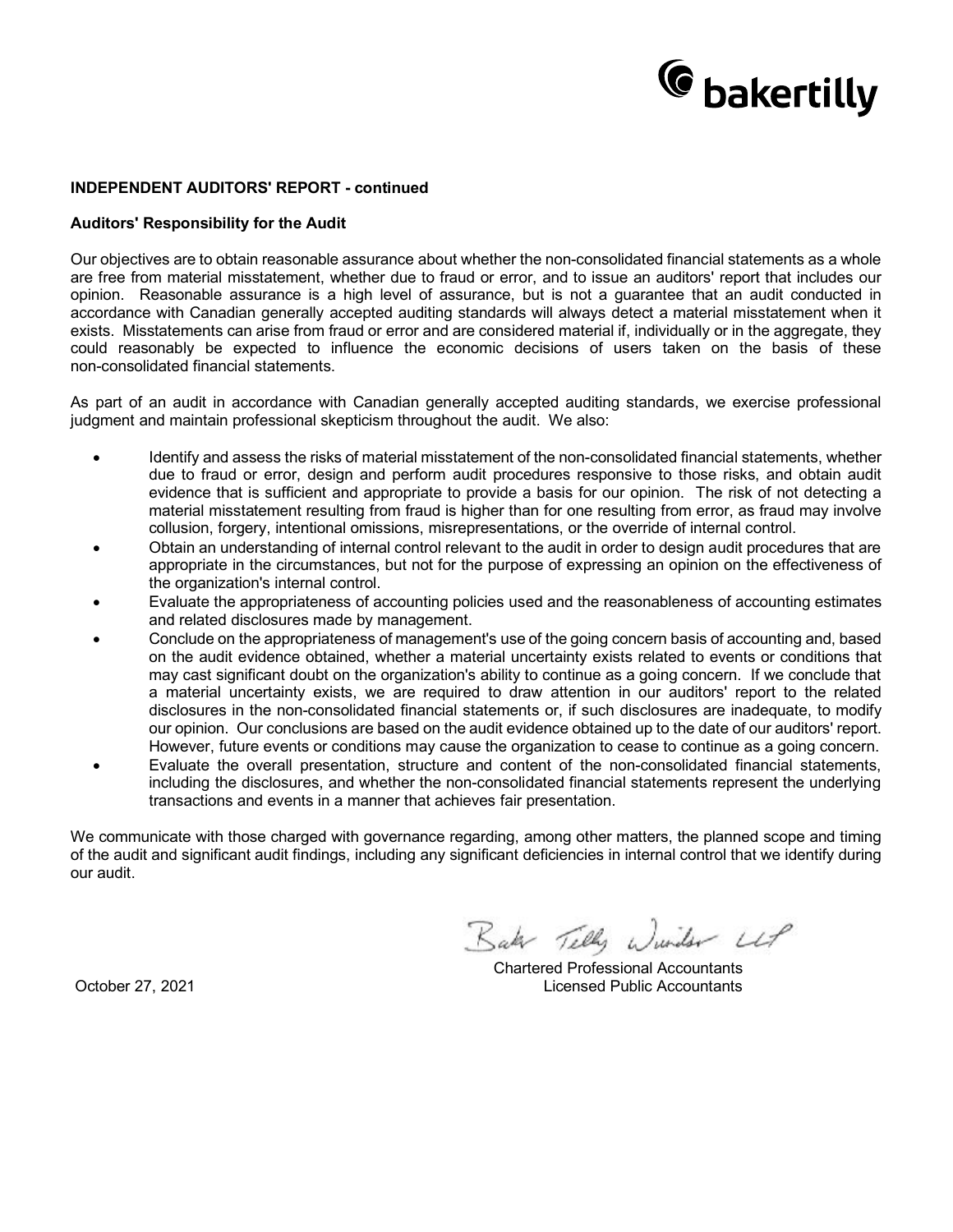# **NON-CONSOLIDATED FINANCIAL STATEMENTS**

**APRIL 30, 2021**

| Non-consolidated statement of operations                                   |          |
|----------------------------------------------------------------------------|----------|
| Non-consolidated statement of change in fund balances and trust obligation | 2        |
| Non-consolidated statement of financial position                           | $3 - 4$  |
| Non-consolidated statement of cash flows                                   | 5        |
| Notes to non-consolidated financial statements                             | $6 - 17$ |
| Supplementary financial information                                        | 18 - 29  |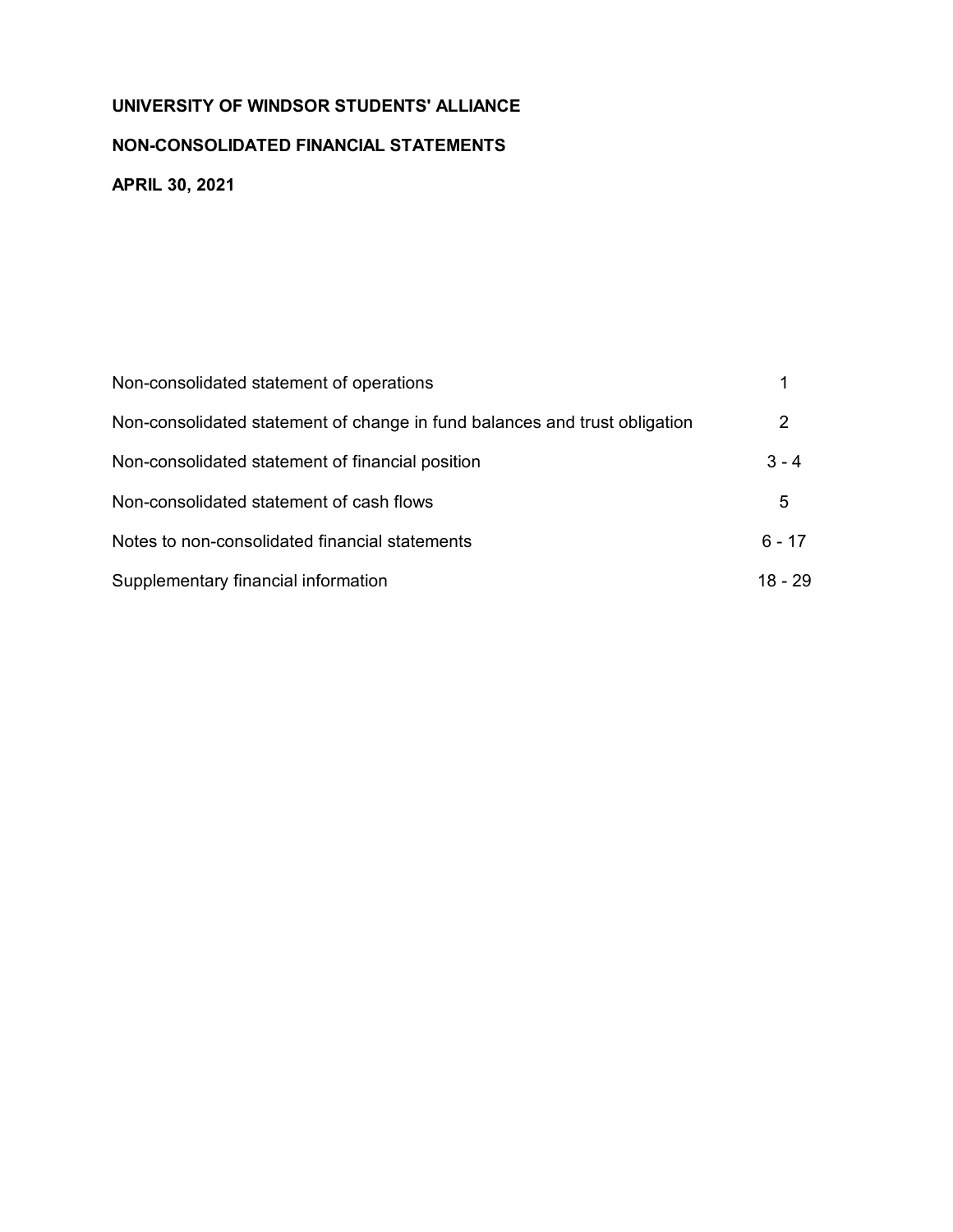# **NON-CONSOLIDATED STATEMENT OF OPERATIONS**

# **YEAR ENDED APRIL 30, 2021**

|                                         | <b>Operating</b><br>2021 | <b>CAW Student</b><br><b>Centre</b><br>2021 | Lance<br>2021 | <b>Scholarship</b><br>2021 | Health &<br><b>Dental</b><br>(note 3)<br>2021 | <b>Student</b><br><b>Refugee</b><br>2021 | <b>Special</b><br><b>Need</b><br>2021 | <b>Capital</b><br>2021 | <b>TOTAL</b><br>2021 | <b>TOTAL</b><br>2020 |
|-----------------------------------------|--------------------------|---------------------------------------------|---------------|----------------------------|-----------------------------------------------|------------------------------------------|---------------------------------------|------------------------|----------------------|----------------------|
| <b>REVENUE</b>                          |                          |                                             |               |                            |                                               |                                          |                                       |                        |                      |                      |
| Student fees                            | \$<br>597,835            | $$1,400,863$ \$                             | 62,303        | \$                         | \$2,209,216                                   | 23,075<br>- \$                           | 23,075<br>- \$                        | \$<br>460,989          | \$4,777,356          | \$4,535,672          |
| Investment income (note 5)              | 9,909                    | 36,715                                      |               | 2,475                      | 91,963                                        |                                          |                                       | 63,564                 | 204,626              | 163,206              |
| Rent                                    | 91,569                   | 173,153                                     |               |                            |                                               |                                          |                                       |                        | 264,722              | 296,718              |
| Sales and advertising                   | 13,477                   | 13,987                                      |               |                            |                                               |                                          |                                       |                        | 27,464               | 130,369              |
| Other revenue                           | 163,059                  |                                             | 17            |                            |                                               |                                          |                                       |                        | 163,076              | 266,859              |
| Uniwin Student Pub Inc. loss (note 7)   | (2, 583)                 |                                             |               |                            |                                               |                                          |                                       |                        | (2, 583)             | (3,073)              |
|                                         | 873,266                  | 1,624,718                                   | 62,320        | 2,475                      | 2,301,179                                     | 23,075                                   | 23,075                                | 524,553                | 5,434,661            | 5,389,751            |
| <b>EXPENSES</b>                         |                          |                                             |               |                            |                                               |                                          |                                       |                        |                      |                      |
| Advertising and promotion               | 17,090                   | 456                                         |               |                            |                                               |                                          |                                       |                        | 17,546               | 24,236               |
| Amortization                            | 19,749                   | 6,618                                       | 49            |                            |                                               |                                          |                                       |                        | 26,416               | 18,655               |
| <b>Bad debts</b>                        | 2,685                    | 500                                         | 280           |                            | 12,014                                        | 104                                      | 104                                   | 2,071                  | 17,758               | 20,650               |
| Campus police                           |                          | 55,142                                      |               |                            |                                               |                                          |                                       |                        | 55,142               | 54,463               |
| Claims expenses                         |                          |                                             |               |                            | 1,757,792                                     |                                          |                                       |                        | 1,757,792            | 1,281,717            |
| Conferences, training and travel        | 8,182                    |                                             |               |                            |                                               |                                          |                                       |                        | 8,182                | 23,783               |
| Cost of sales (recovery)                | (15, 775)                |                                             |               |                            |                                               |                                          |                                       |                        | (15, 775)            | 12,989               |
| General insurance                       | 38,327                   | 16,000                                      |               |                            |                                               |                                          |                                       |                        | 54,327               | 68,863               |
| Grants and scholarships                 | 16,052                   |                                             |               |                            |                                               |                                          |                                       |                        | 16,052               | 23,200               |
| Housekeeping                            |                          | 261,032                                     |               |                            |                                               |                                          |                                       |                        | 261,032              | 349,309              |
| Miscellaneous expense                   | 6,228                    | 8,421                                       |               |                            | 100,814                                       |                                          | 17,539                                |                        | 133,002              | 120,734              |
| Office, bank charges and equipment      | 39,271                   | 2,448                                       | 187           |                            | 47                                            |                                          |                                       |                        | 41,953               | 34,390               |
| Premium expenses                        |                          |                                             |               |                            | 96,980                                        |                                          |                                       |                        | 96,980               | 91,156               |
| Professional fees                       | 90,263                   | 15,341                                      | 14,752        |                            | 191,707                                       |                                          |                                       |                        | 312,063              | 248,551              |
| Programming supplies and expenses       | 27,595                   | 19,016                                      |               |                            |                                               |                                          |                                       |                        | 46,611               | 253,537              |
| Repairs and maintenance                 |                          | 207,952                                     |               |                            |                                               |                                          |                                       |                        | 207,952              | 50,075               |
| Salaries and benefits (recovery)        | 506,842                  | 180,215                                     | (208)         |                            |                                               |                                          |                                       |                        | 686,849              | 726,593              |
| Special projects                        |                          | 1,000                                       |               |                            |                                               |                                          |                                       |                        | 1,000                | 2,250                |
| Telephone, utilities and taxes          | 9,216                    | 197,202                                     |               |                            |                                               |                                          |                                       |                        | 206,418              | 289,030              |
| Unrealized (gain) loss on investments   |                          | (57, 047)                                   |               | (7, 179)                   | (322, 781)                                    |                                          |                                       | (222, 583)             | (609, 590)           | 182,651              |
|                                         | 765,725                  | 914,296                                     | 15,060        | (7, 179)                   | 1,836,573                                     | 104                                      | 17,643                                | (220, 512)             | 3,321,710            | 3,876,832            |
| <b>ONE TIME EXPENSE</b>                 |                          |                                             |               |                            |                                               |                                          |                                       | 10,000                 | 10,000               | 2,300,239            |
| <b>REVENUE OVER (UNDER) EXPENSES \$</b> | 107,541                  | \$<br>710,422<br>ß.                         | 47,260        | 9,654<br>\$                | 464,606<br>\$                                 | 22,971<br>S                              | 5,432<br>S                            | 735,065<br>S           | \$2,102,951          | (787, 320)<br>\$     |

**See Accompanying Notes**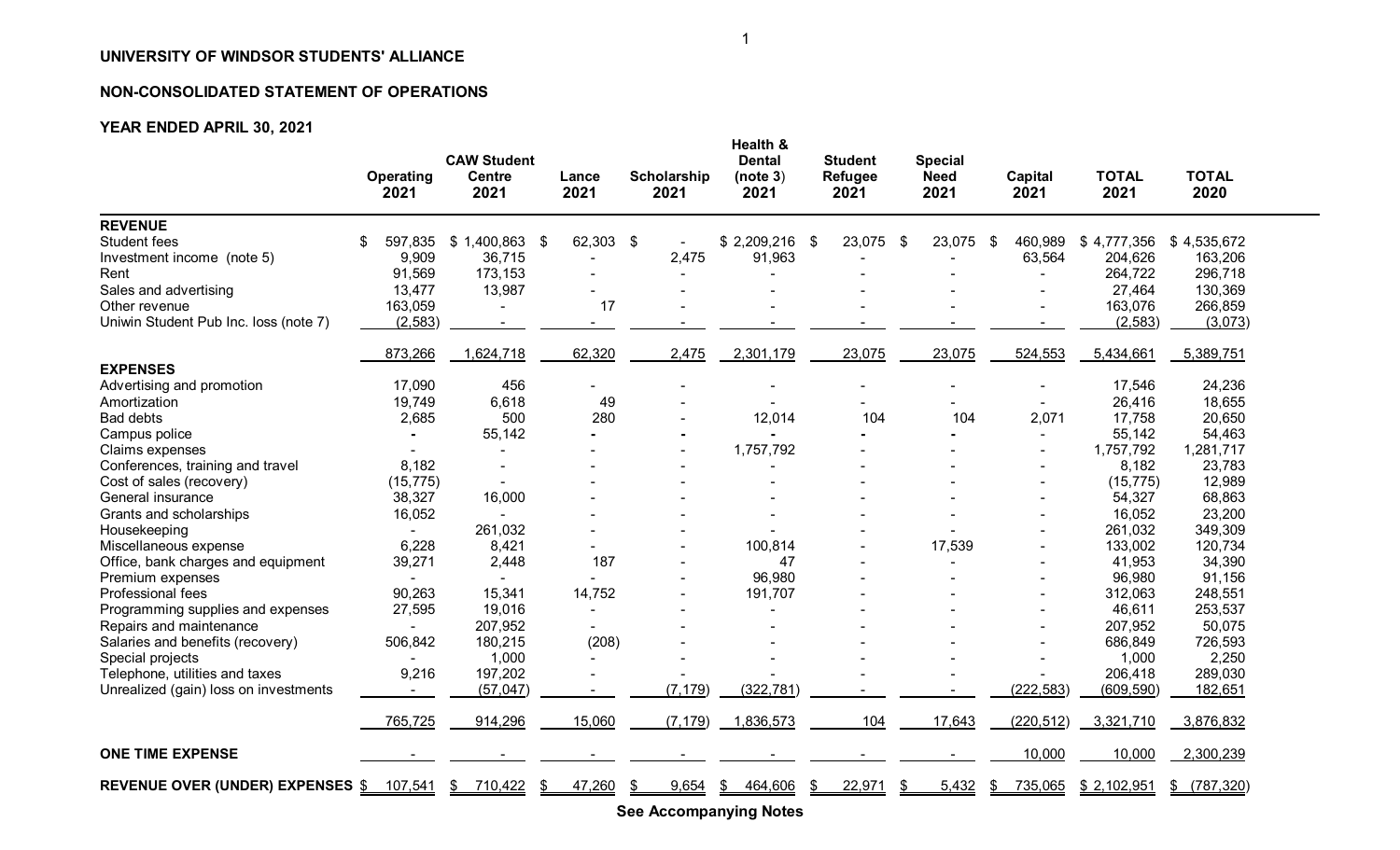# **NON-CONSOLIDATED STATEMENT OF CHANGE IN FUND BALANCES AND TRUST OBLIGATION**

|                                                                                | Operating         | <b>CAW Student</b><br><b>Centre</b> | Lance             | Scholarship        | Health &<br><b>Dental</b>    | <b>Student</b><br>Refugee | <b>Special</b><br><b>Need</b> | Capital                                                  | <b>TOTAL</b>              | <b>TOTAL</b> |  |
|--------------------------------------------------------------------------------|-------------------|-------------------------------------|-------------------|--------------------|------------------------------|---------------------------|-------------------------------|----------------------------------------------------------|---------------------------|--------------|--|
|                                                                                | 2021              | 2021                                | 2021              | 2021               | 2021                         | 2021                      | 2021                          | 2021                                                     | 2021                      | 2020         |  |
| <b>FUND BALANCE (DEFICIT),</b><br><b>BEGINNING</b>                             | $$687,390$ \$     | $\sim$                              | \$<br>$50,148$ \$ |                    | 81,438 \$4,345,348 \$        |                           |                               | 96,839 \$ 246,182 \$ 2,955,986 \$ 8,463,331 \$ 8,433,204 |                           |              |  |
| <b>TRUST OBLIGATION, BEGINNING</b>                                             | $\sim$            | 986,265                             | ۰                 |                    |                              |                           |                               |                                                          | 986,265                   | ,803,712     |  |
| <b>REVENUE OVER</b><br>(UNDER) EXPENSES<br><b>INTERFUND TRANSFERS (note 2)</b> | 107,541<br>31,810 | 710.422                             | 47,260            | 9,654<br>(10, 500) | 464,606                      | 22,971                    | 5,432                         | 735,065<br>(21, 310)                                     | 2,102,951                 | (787, 321)   |  |
| <b>FUND BALANCE, ENDING</b>                                                    | \$826,741         |                                     | 97,408            | \$                 | 80,592 \$4,809,954 \$119,810 |                           |                               | $$251,614$ $$3,669,741$ $$9,855,860$ $$8,463,331$        |                           |              |  |
| <b>TRUST OBLIGATION, ENDING</b>                                                |                   | \$1,696,687                         |                   |                    |                              |                           |                               |                                                          | <u>\$ 696,687.</u><br>\$1 | 986,264      |  |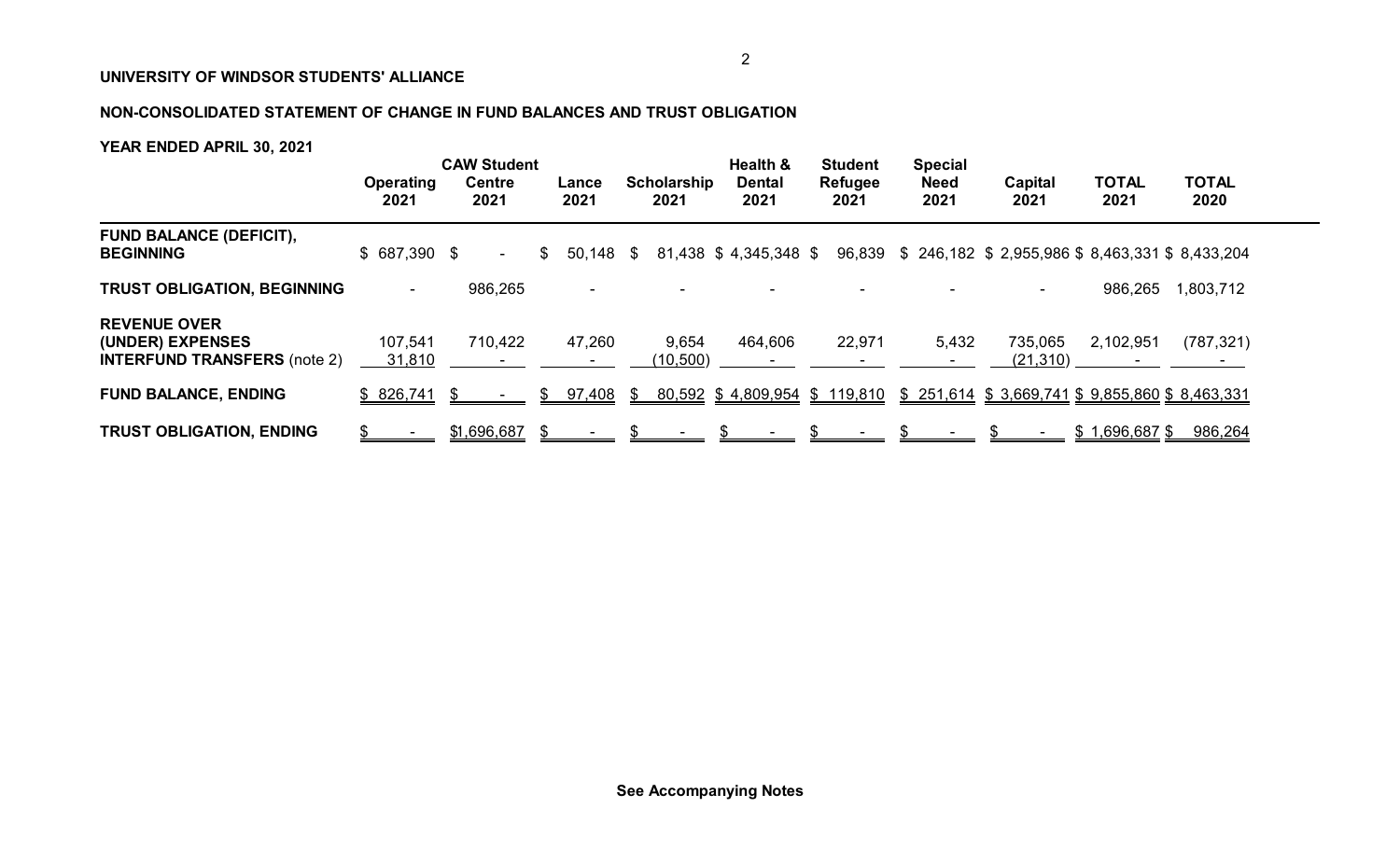# **NON-CONSOLIDATED STATEMENT OF FINANCIAL POSITION**

# **APRIL 30, 2021**

|                                                          |                          | <b>CAW Student</b>    |                | Health &<br><b>Special</b><br><b>Student</b> |                       |                        |                     |                 |                         |                      |
|----------------------------------------------------------|--------------------------|-----------------------|----------------|----------------------------------------------|-----------------------|------------------------|---------------------|-----------------|-------------------------|----------------------|
|                                                          | <b>Operating</b><br>2021 | <b>Centre</b><br>2021 | Lance<br>2021  | <b>Scholarship</b><br>2021                   | <b>Dental</b><br>2021 | <b>Refugee</b><br>2021 | <b>Need</b><br>2021 | Capital<br>2021 | <b>TOTAL</b><br>2021    | <b>TOTAL</b><br>2020 |
| <b>ASSETS</b>                                            |                          |                       |                |                                              |                       |                        |                     |                 |                         |                      |
| <b>CURRENT ASSETS</b>                                    |                          |                       |                |                                              |                       |                        |                     |                 |                         |                      |
| Cash                                                     | $$3,977,394$ \$          |                       | \$             | \$                                           | \$                    | \$                     | \$                  | S.              | \$3,977,394 \$2,518,911 |                      |
| Accounts receivable                                      | 31,361                   | 761,128               |                |                                              | 7,830                 |                        |                     |                 | 800,319                 | 939,926              |
| Prepaid expenses                                         | 33,199                   | 794                   |                |                                              |                       |                        |                     |                 | 33,993                  | 57,308               |
| Due from funds (note 11)                                 |                          |                       | 97,210         |                                              | 42,032                | 119,810                | 251,614             | 427,608         | 938,275                 | 1,157,237            |
|                                                          | 4,041,954                | 761,922               | 97,210         |                                              | 49,862                | 119,810                | 251,614             | 427,608         | 5,749,981               | <u>4,673,382</u>     |
| <b>INVESTMENTS</b> (note 5)<br>PROPERTY, PLANT AND       | 1,499                    | $\sim$                | $\blacksquare$ | 91,092                                       | 4,760,092             |                        | $\sim$              | 3,242,133       | 8,094,816               | 6,630,453            |
| <b>EQUIPMENT</b> (note 8)<br><b>LONG TERM INVESTMENT</b> | 40,148                   | 25,258                | 198            |                                              |                       |                        |                     |                 | 65,604                  | 60,538               |
| <b>UNIWIN</b> (note $6$ )<br><b>CAW STUDENT CENTRE -</b> | 2,146                    |                       |                |                                              |                       |                        |                     |                 | 2,146                   | 935                  |
| <b>ASSETS HELD IN TRUST (note 5)</b>                     |                          | 925,982               |                |                                              |                       |                        |                     |                 | 925,982                 | 1,063,063            |

<u>\$ 4,085,747 \$1,713,162 \$ 97,408 \$ 91,092 \$ 4,809,954 \$ 119,810 \$ 251,614 \$ 3,669,741 \$14,838,528 \$12,428,371</u>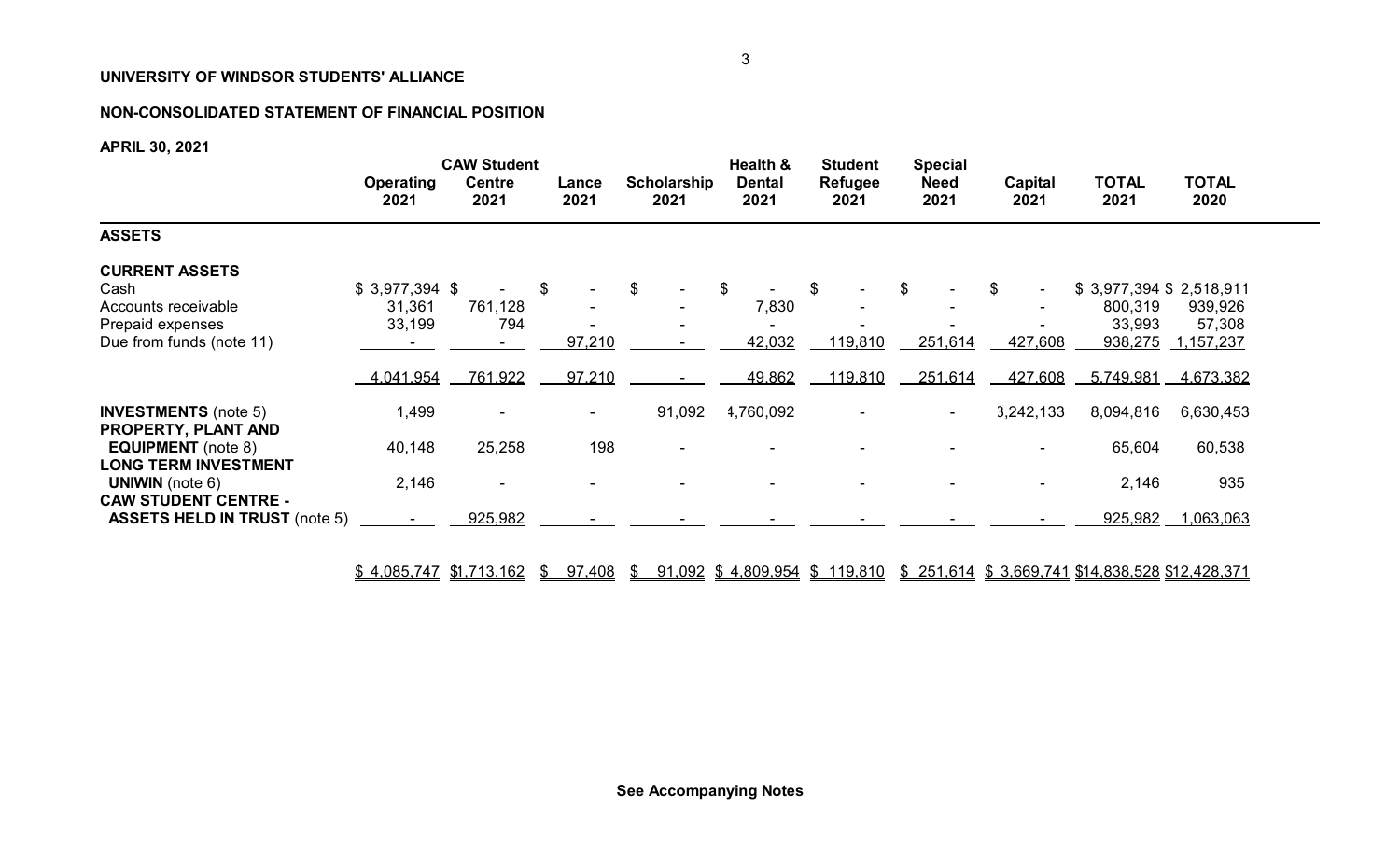# **NON-CONSOLIDATED STATEMENT OF FINANCIAL POSITION**

**APRIL 30, 2021**

|                                                                                                              | <b>Operating</b><br>2021             | <b>CAW Student</b><br><b>Centre</b><br>2021 | Lance<br>2021                      | <b>Scholarship</b><br>2021 | Health &<br><b>Dental</b><br>2021                | <b>Student</b><br><b>Refugee</b><br>2021 | <b>Special</b><br><b>Need</b><br>2021 | Capital<br>2021                  | <b>TOTAL</b><br>2021                                         | <b>TOTAL</b><br>2020           |
|--------------------------------------------------------------------------------------------------------------|--------------------------------------|---------------------------------------------|------------------------------------|----------------------------|--------------------------------------------------|------------------------------------------|---------------------------------------|----------------------------------|--------------------------------------------------------------|--------------------------------|
| <b>LIABILITIES</b>                                                                                           |                                      |                                             |                                    |                            |                                                  |                                          |                                       |                                  |                                                              |                                |
| <b>CURRENT LIABILITIES</b><br>Accounts payable and<br>accrued liabilities (note 9)<br>Due to funds (note 11) | $$2,347,706$ \$<br>911,300           | 16,475                                      | \$                                 | \$<br>10,500               | $\mathfrak{P}$                                   | \$                                       | $\mathfrak{L}$                        | $\mathfrak{L}$<br>$\blacksquare$ | $$2,347,706$ $$1,821,540$                                    | 938,275 1,157,237              |
| <b>CAW STUDENT CENTRE -</b><br><b>TRUST OBLIGATION</b>                                                       | 3,259,006                            | 16,475<br>1,696,687                         | $\blacksquare$                     | 10,500                     |                                                  |                                          |                                       | $\blacksquare$                   | 3,285,981<br>,696,687                                        | 2,978,777<br>986,264           |
| <b>FUND BALANCES (DEFICITS)</b>                                                                              | 3,259,006                            | 1,713,162                                   |                                    | 10,500                     |                                                  |                                          |                                       |                                  | 4,982,668                                                    | 3,965,041                      |
| INVESTED IN PROPERTY, PLANT AND<br><b>EQUIPMENT</b><br><b>UNRESTRICTED</b><br><b>INTERNALLY RESTRICTED</b>   | 40,148<br>786,593                    |                                             | 198<br>97,210                      | 80,592                     | 1,809,954                                        | 119,810                                  | 251,614                               | 3,669,741                        | 40,346<br>786,593<br>9,028,921                               | 28,661<br>658,976<br>7,775,693 |
|                                                                                                              | 826,741<br>$$4,085,747$ $$1,713,162$ |                                             | 97,408<br>97,408<br>$\mathfrak{L}$ | 80,592<br>S.               | 1,809,954<br><u>91,092 \$4,809,954 \$119,810</u> | 119,810                                  | 251,614                               | 3,669,741                        | 9,855,860<br>\$251,614 \$3,669,741 \$14,838,528 \$12,428,371 | 8,463,330                      |

**ON BEHALF OF THE BOARD**

**Director Director**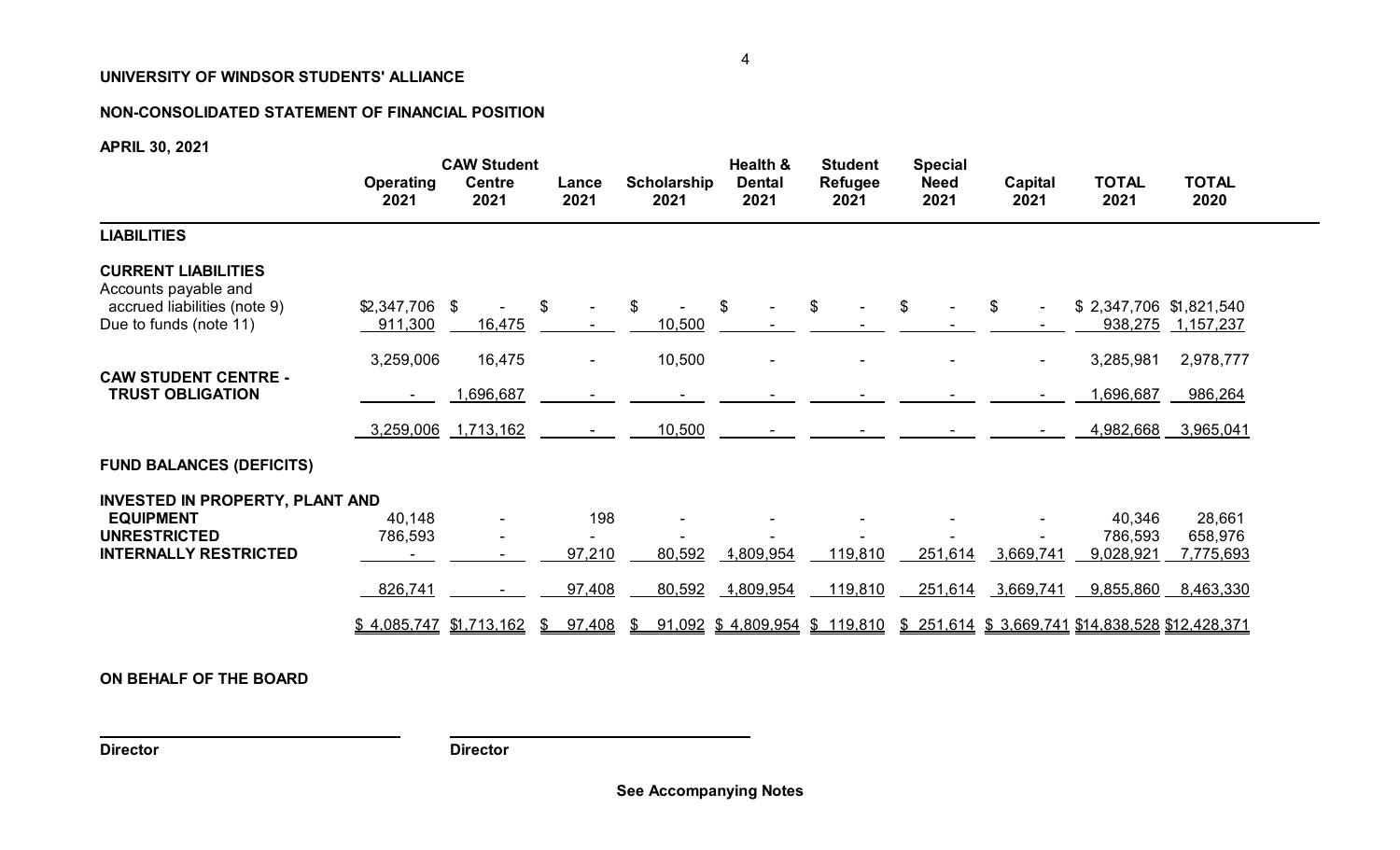# **NON-CONSOLIDATED STATEMENT OF CASH FLOWS**

|                                                                                                                                                                                            | 2021<br>2020                                                                                                         |
|--------------------------------------------------------------------------------------------------------------------------------------------------------------------------------------------|----------------------------------------------------------------------------------------------------------------------|
| <b>CASH FLOWS FROM OPERATING ACTIVITIES</b><br>Cash receipts from customers and members<br>Cash paid to suppliers and employees                                                            | $$5,372,226$ $$5,155,977$<br>(3,365,298)<br>(6,057,074)                                                              |
|                                                                                                                                                                                            | 2,006,928<br>(901,097)                                                                                               |
| <b>CASH FLOWS FROM INVESTING ACTIVITIES</b><br>Purchase of property, plant and equipment<br>Loan advance to Uniwin Student Pub Inc.<br>Sale (purchase) of investments<br>Investment income | (31, 483)<br>(5,501)<br>(19, 752)<br>(3,795)<br>158,347<br>(717, 793)<br>165,253<br>204,626<br>(548, 445)<br>298,347 |
| <b>INCREASE (DECREASE) IN CASH POSITION</b><br><b>CASH POSITION, BEGINNING</b>                                                                                                             | (602, 750)<br>1,458,483<br>3,121,661<br>2,518,911                                                                    |
| <b>CASH POSITION, ENDING</b>                                                                                                                                                               | \$ 3,977,394<br><u>\$2,518,911</u>                                                                                   |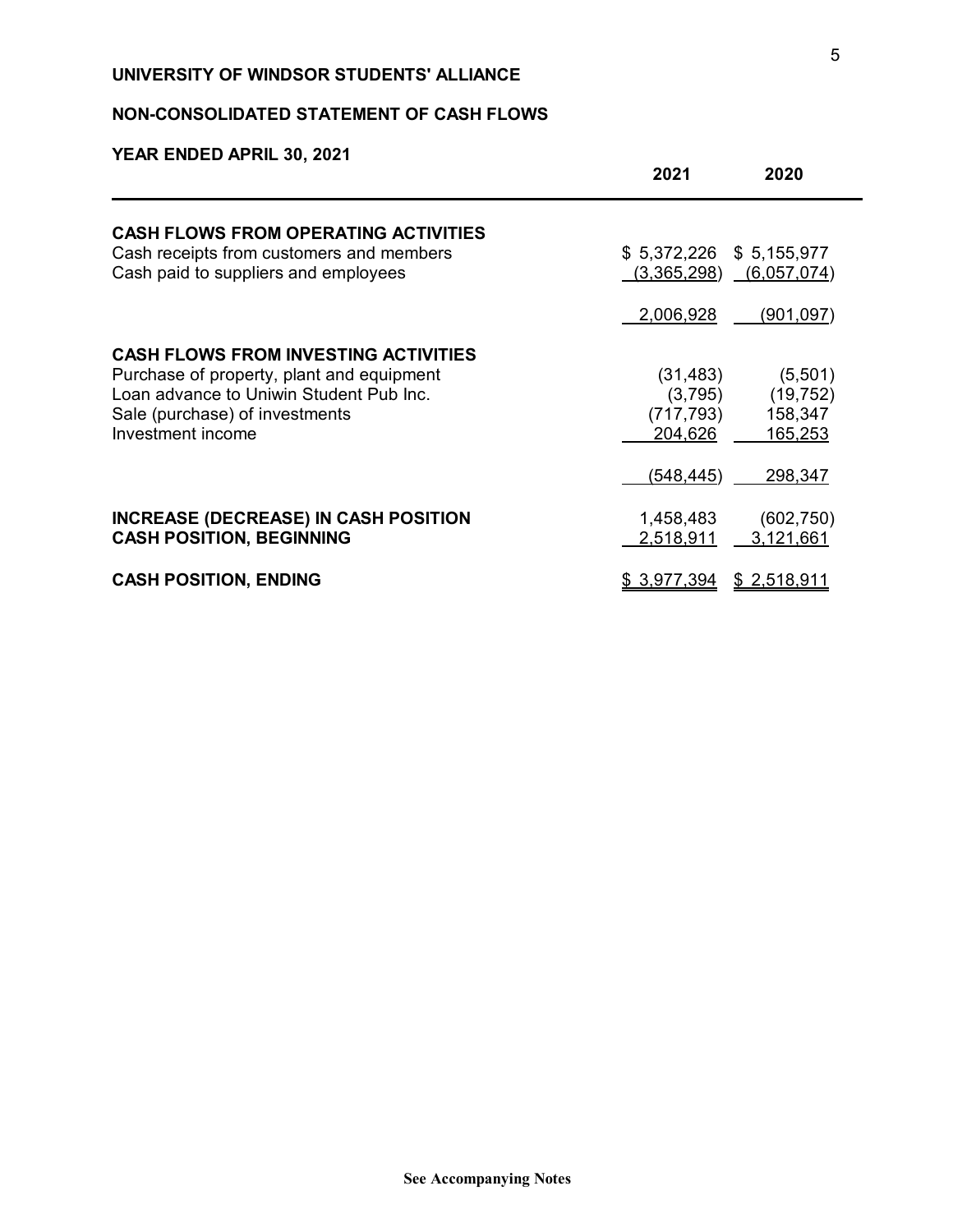## **NOTES TO NON-CONSOLIDATED FINANCIAL STATEMENTS**

**APRIL 30, 2021**

# **1. NATURE OF ACTIVITIES**

The University of Windsor Students' Alliance (UWSA) was incorporated on May 25, 1970 under the Corporations Act (Ontario). The organization's mission is to enhance student life through advocacy, representation and services. The organization is exempt from income taxes under Section 149(1)(l) of the Income Tax Act of Canada.

## **2. SIGNIFICANT ACCOUNTING POLICIES**

## **BASIS OF PRESENTATION**

The non-consolidated financial statements are prepared in accordance with Canadian accounting standards for not-for-profit organizations and include the following significant accounting policies:

## **IMPAIRMENT OF LONG-LIVED ASSETS**

Long-lived assets are tested for recoverability whenever events or changes in circumstances indicate that their carrying amounts may not be recoverable. An impairment loss is recognized when their carrying value exceeds the total undiscounted cash flows expected from their use and eventual disposition. The amount of the impairment loss is determined as the excess of the carrying value of the asset over its fair value.

## **INVESTMENT IN UNIWIN STUDENT PUB INC.**

The UWSA owns 100% of the outstanding shares of Uniwin Student Pub Inc. Uniwin Student Pub Inc. is a profit oriented enterprise that operates a cafe in the university campus. The investment in Uniwin Student Pub Inc. is recorded using the equity method (see note 6) and has not been consolidated in the University of Windsor Students' Alliance financial statements. Financial Statements for Uniwin Student Pub Inc. are available on request (note 7).

## **PROPERTY, PLANT AND EQUIPMENT**

Property, plant and equipment consist of furniture and fixtures, equipment, and computer, software and electronics and are carried at cost less accumulated amortization. Contributed property, plant and equipment are recorded at fair value at the date of contribution. Amortization is calculated over the estimated service lives of the assets, which are as follows:

> Furniture and fixtures **20%** declining balance Equipment 20% declining balance Computer, software and electronics 50% year 1, 25% years 2 and 3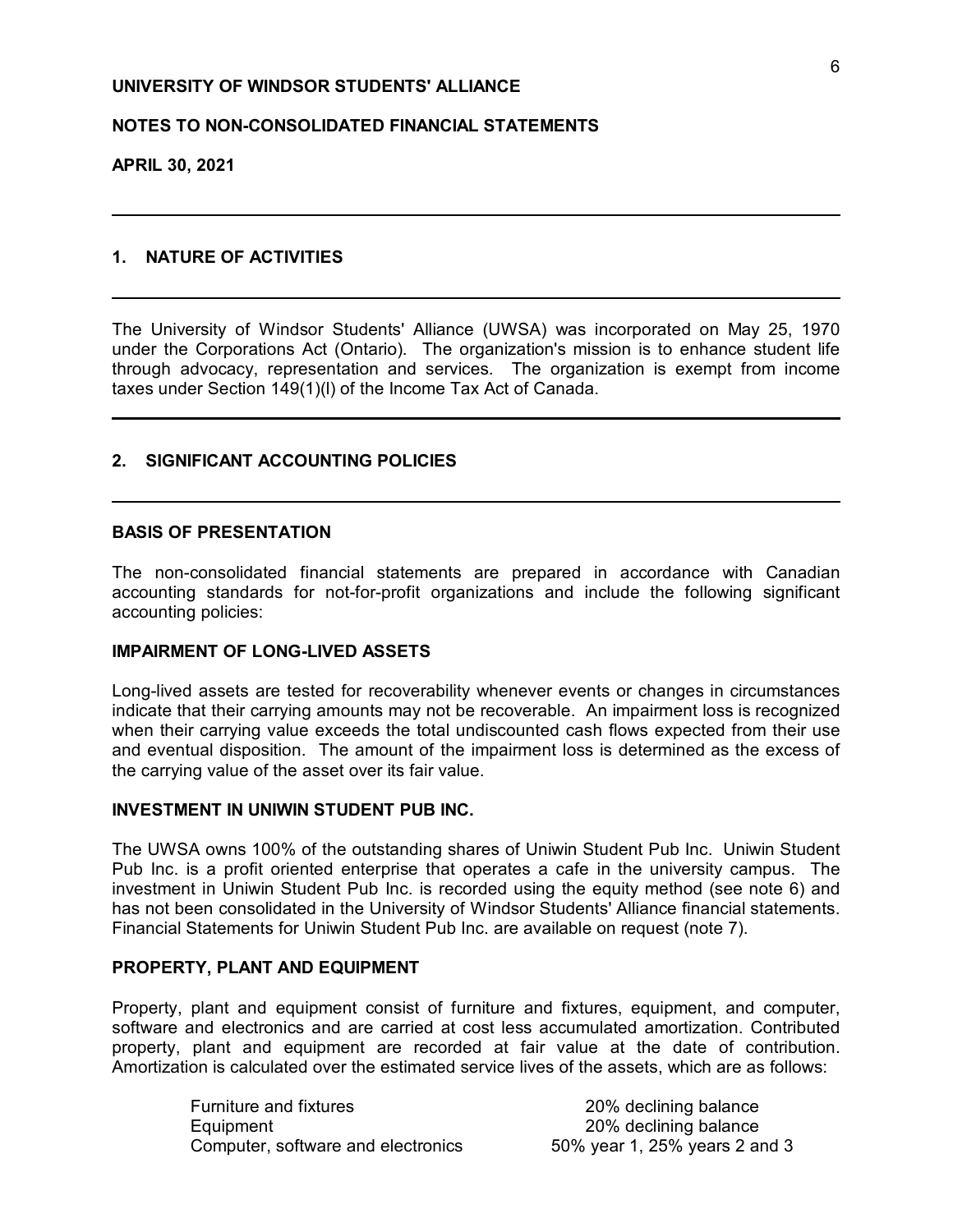# **NOTES TO NON-CONSOLIDATED FINANCIAL STATEMENTS**

**APRIL 30, 2021**

## **2. SIGNIFICANT ACCOUNTING POLICIES - continued**

## **FUND ACCOUNTING**

## *Operating Fund*

Revenue and expenses related to program delivery and administrative activities are reported in the operating fund.

## *CAW Student Centre Fund*

The CAW Student Centre fund is a restricted fund established to track activity with the CAW Student Centre which is owned by the University of Windsor and is managed by the UWSA under a management agreement signed April 30, 2015 that expires April 29, 2021. Under the terms of this agreement, the organization has agreed to manage the operations of the CAW Student Centre, and to ensure that sufficient reserves are available for future capital expenditures and other ongoing obligations, as well as to hold certain assets and liabilities arising from those operations in trust for the University of Windsor. The agreement requires that a reserve for capital expenditures and future operating deficits be established at a minimum of \$500,000. Decisions that will reduce the fund below this threshold require approval of two-thirds of the voting members of the Policy Management Board. The agreement set a contribution target of 7% of the previous year's revenue with a required minimum contribution of \$50,000 annually. The agreement requires any annual surplus be credited towards the reserve fund until the balance of the reserve reaches one year's budget.

## *Lance Fund*

Effective July 30, 2001, the Lance newspaper joined the University of Windsor Students' Alliance as a constituent wholly owned division. The organization has agreed to allow the Lance complete and unfettered content freedom, however, the organization will provide financial and other services to the Lance on a cost-free basis. These services include, but are not limited to the following: bookkeeping, financial administration, insurance, capital loans, professional fees, and other administrative services from time to time that may be required. It is the intent of the agreement that if the Lance has profit from its operations, that this profit will be used for continued and further Lance operations, or on capital improvements to the Lance as may be determined by the Lance.

## *Scholarship Fund*

The scholarship fund was established in 1996 for the purpose of awarding scholarships of up to \$10,000 annually commencing with the 1997 academic year. At the outset of the program, \$100,000 was invested in a reserve to fund these scholarships. The fund is invested in cash and marketable securities which are carried at fair market value. During the year, a transfer of \$10,500 (2020, \$10,500) to the Operating Fund was approved.

## *Student Refugee Fund*

The student refugee fund was established in 2002 for the investment of refugee student plan surpluses.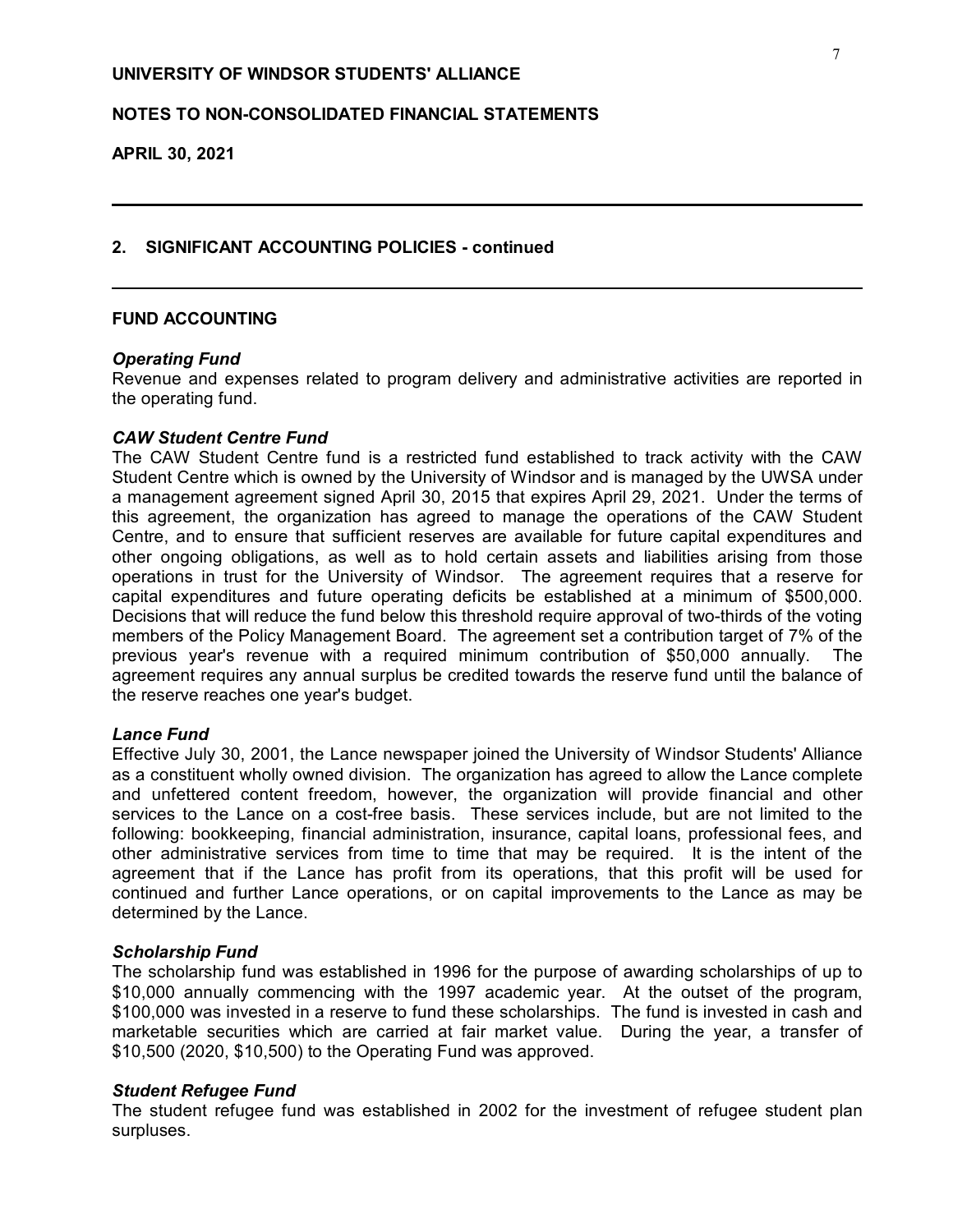# **NOTES TO NON-CONSOLIDATED FINANCIAL STATEMENTS**

**APRIL 30, 2021**

## **2. SIGNIFICANT ACCOUNTING POLICIES - continued**

## **FUND ACCOUNTING - continued**

## *Health and Dental Fund*

The Health and Dental fund was established by the members of the UWSA through the passage of a referendum to provide Health and Dental insurance coverage to the members of the organization. The UWSA collects mandatory fees from each full-time undergraduate student and then offers these students an opportunity to opt out of the program. In 2015, students were offered an opportunity to opt out early before the payment was due. In 2003, the UWSA began to self-insure the drug and dental components of the plan. All annual deficits and surpluses are invested in the Health and Dental reserve. The reserve is invested in cash and marketable securities which are carried at fair market value.

## *Special Need Fund*

The special need fund was established to maintain surplus funds for the specific use by the Student Needs Access Coalition and the Wheelchair Accessibility Coalition. The coalitions provide services to benefit students with special needs and challenges.

## *Capital Expenditure Fund*

The Capital fund collects student fees for use towards large capital projects as approved by the board or by referendum. Surpluses beyond the eleven year commitment that ended in 2010 remain with the Capital Expenditure Fund, for the restricted purposes of assisting with other capital costs relating to the CAW Student Centre renovations and future capital projects.

## **REVENUE RECOGNITION**

The organization follows the restricted fund method of accounting for contributions. Restricted contributions related to general operations are recognized as revenue of the operating fund in the year in which the related expenses are incurred. All other restricted contributions are recognized as revenue of the appropriate restricted fund. Unrestricted contributions and revenue are recognized as revenue of the appropriate fund when persuasive evidence of an arrangement exists, delivery has occurred, the price to the buyer is fixed or determinable and collection is reasonably assured.

## **CASH HELD FOR STUDENT ORGANIZATIONS**

The organization holds cash in trust on behalf of various student organizations. Funds are deposited with the organization and then withdrawn when they are needed. The amounts remaining at year end relate to the balance of cash held with the organization and are included in accounts payable and accrued liabilities. At year end, total cash held on behalf of student associations was \$1,109,799 (2020, \$884,839) and total cash held on behalf of student clubs was \$184,761 (2020, \$179,773).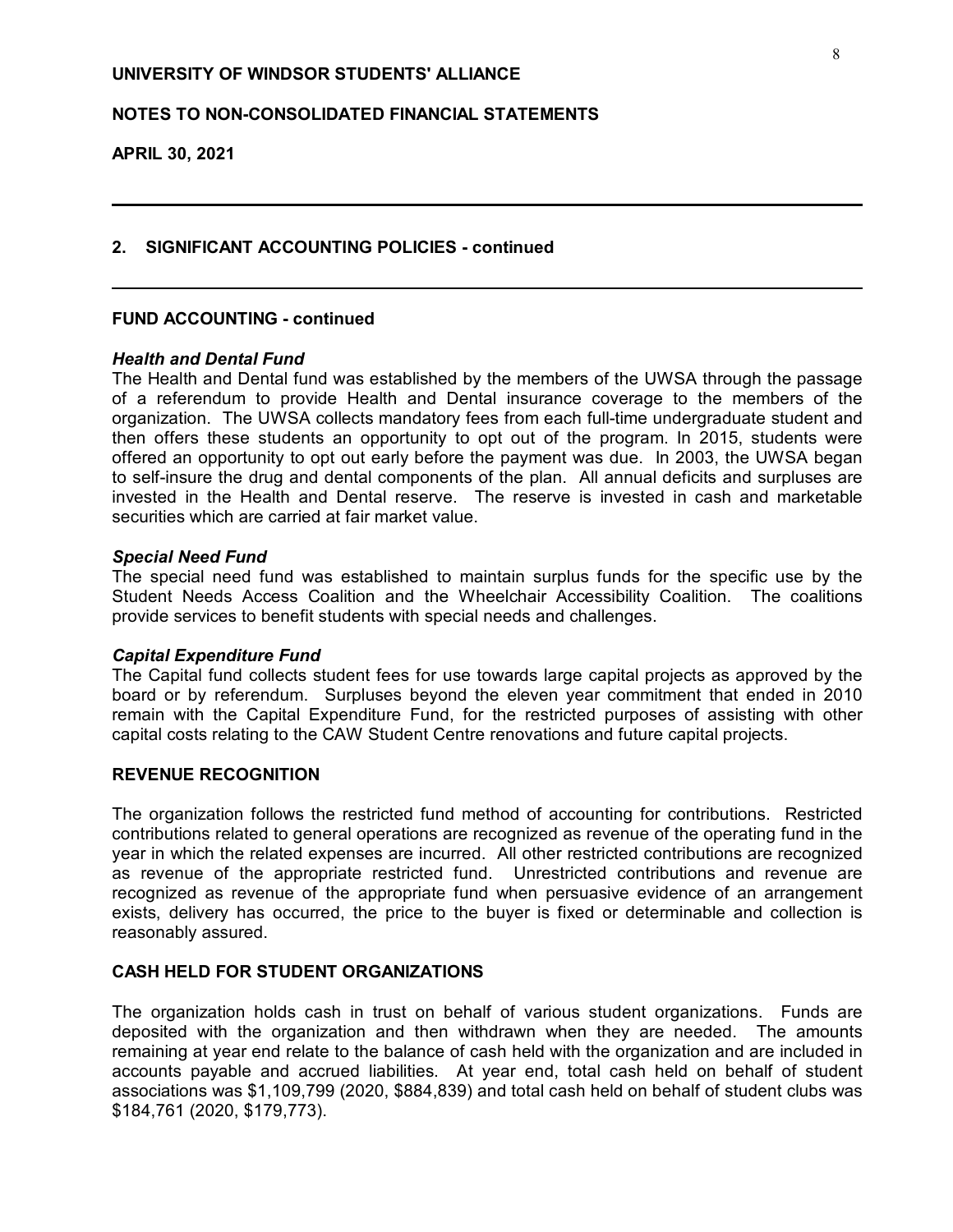# **NOTES TO NON-CONSOLIDATED FINANCIAL STATEMENTS**

# **APRIL 30, 2021**

## **2. SIGNIFICANT ACCOUNTING POLICIES - continued**

## **USE OF ACCOUNTING ESTIMATES**

The preparation of non-consolidated financial statements in conformity with Canadian accounting standards for not-for-profit organizations requires management to make estimates and assumptions that effect the reported amounts of assets and liabilities and disclosures of contingent assets and liabilities at the date of the non-consolidated financial statements and the reported amounts of revenues and expenses during the reporting period. Actual results could differ from these estimates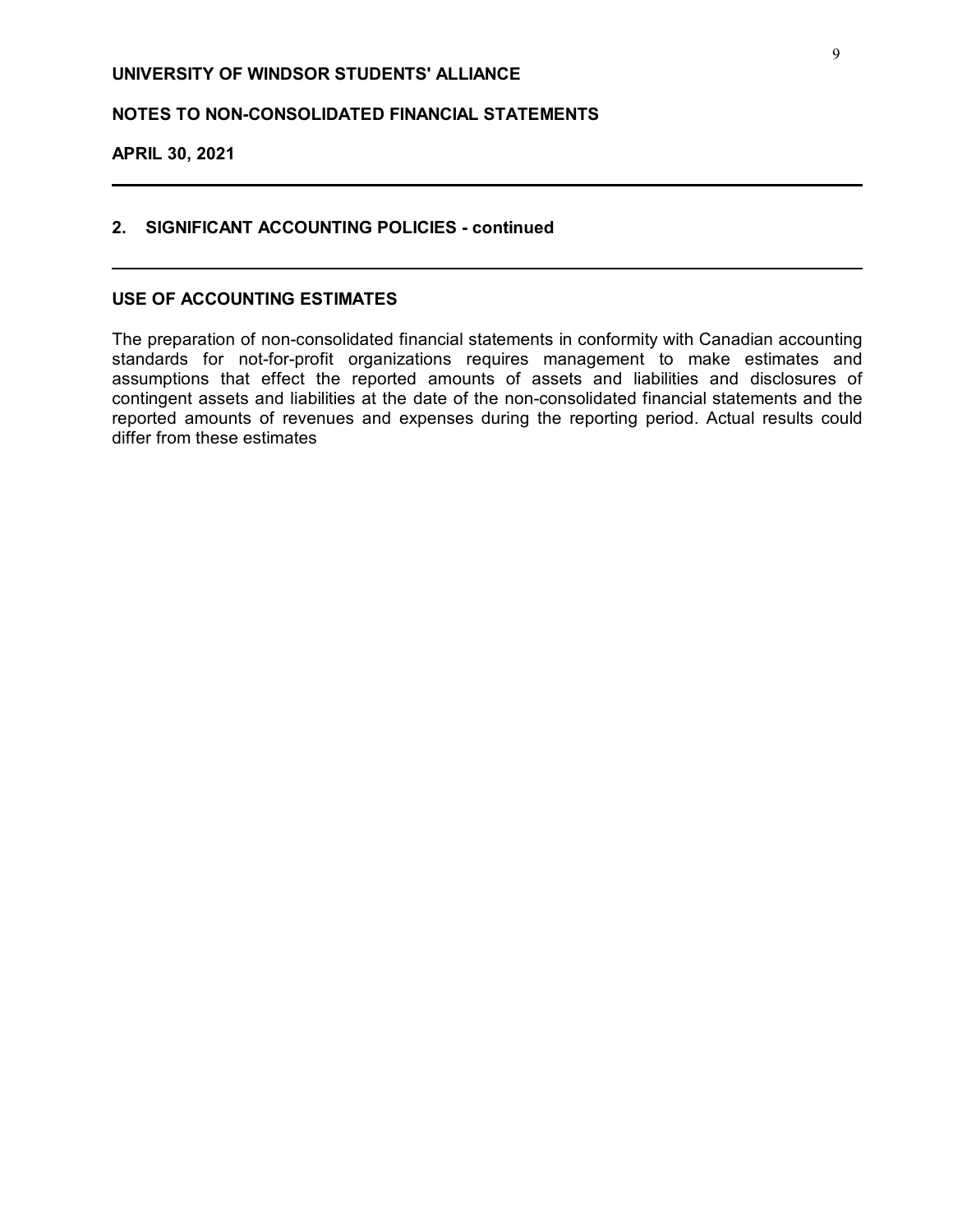# **NOTES TO NON-CONSOLIDATED FINANCIAL STATEMENTS**

**APRIL 30, 2021**

## **2. SIGNIFICANT ACCOUNTING POLICIES - continued**

## **FINANCIAL INSTRUMENTS**

## **Measurement of financial instruments**

Financial instruments are financial assets or liabilities of the organization where, in general, the organization has the right to receive cash or another financial asset from another party or the organization has the obligation to pay another party cash or other financial assets.

The organization initially measures its financial assets and liabilities at fair value, except for certain non-arm's length transactions that are measured at the exchange amount, which is the amount agreed upon by the related parties.

The organization subsequently measures all its financial assets and financial liabilities at amortized cost except investments and CAW Student Centre - assets held in trust.

Financial assets measured at amortized cost include cash, accounts receivable and due from funds.

The organization's financial assets measured at fair value include investments and CAW Student Centre - assets held in trust.

Financial liabilities measured at amortized cost include accounts payable and accrued liabilities, CAW Student Centre - trust obligation and due to funds.

## **Impairment**

Financial assets measured at cost or amortized cost are tested for impairment when there are indicators of possible impairment. When a significant adverse change has occurred during the period in the expected timing or amount of future cash flows from the financial asset or group of assets, a write down is recognized in net income. The write down reflects the difference between the carrying amount and the higher of:

- The present value of the cash flows expected to be generated by the asset or group of assets;

- The amount that could be realized by selling the asset or asset group; or

 - The net realizable value of any collateral held to secure repayment of the asset or group of assets.

When events occurring after the impairment confirm that a reversal is necessary, the reversal is recognized up to the amount of the previously recognized impairment.

## **Transaction costs**

Transaction costs and financing fees are expensed as incurred for financial instruments measured at fair value and capitalized and amortized over the expected life of the instrument using the straight line method for financial instruments that are subsequently measured at cost or amortized cost.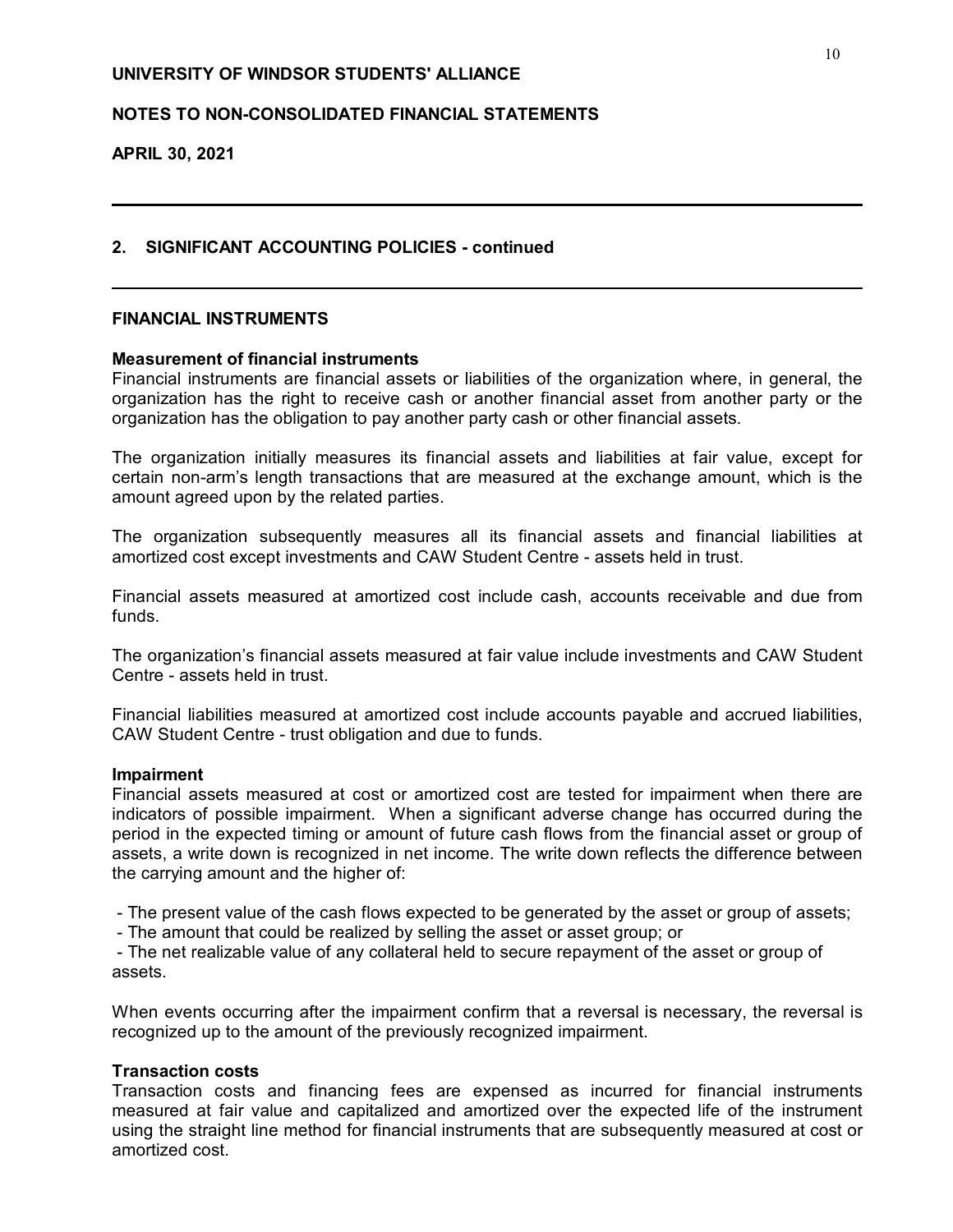# **NOTES TO NON-CONSOLIDATED FINANCIAL STATEMENTS**

# **APRIL 30, 2021**

| 3. HEALTH & DENTAL FUND | 2021 | 2020 |
|-------------------------|------|------|
|                         |      |      |

All full-time University of Windsor students are required to pay student fees to the Health and Dental Plans as part of base student fees. Students have an option to apply to opt out of these plans if they can prove they are insured elsewhere.

| Opt out percentage of student fees | 17.6 | <u>31.5</u> |
|------------------------------------|------|-------------|
| 4.<br><b>U PASS</b>                | 2021 | 2020        |

All full-time University of Windsor students are required to pay student fees for the University of Windsor Bus Pass (U Pass) as part of base student fees. Students have an option to apply to opt out of this pass if they can prove they live outside the area serviced by Transit Windsor, can obtain bus passes through other programs and are authorized to opt out at the discretion of the UWSA. The UWSA then remits the fees to Transit Windsor and receives commission income of 2% (2020, 2%).The U Pass program was suspended for Fall 2020 as a result of the pandemic.

| Gross student fees<br>Opt outs<br>Opt Ins                              | \$ |  | \$1,472,036            | (233, 772)<br>178,860 |  |
|------------------------------------------------------------------------|----|--|------------------------|-----------------------|--|
| Net student fees<br><b>Transit Windsor expense</b><br><b>Bad debts</b> |    |  | 1,417,124<br>1,410,500 | 6,624                 |  |
| Net U Pass                                                             |    |  |                        |                       |  |
| Opt out percentage of gross student fees                               |    |  |                        | 15.9                  |  |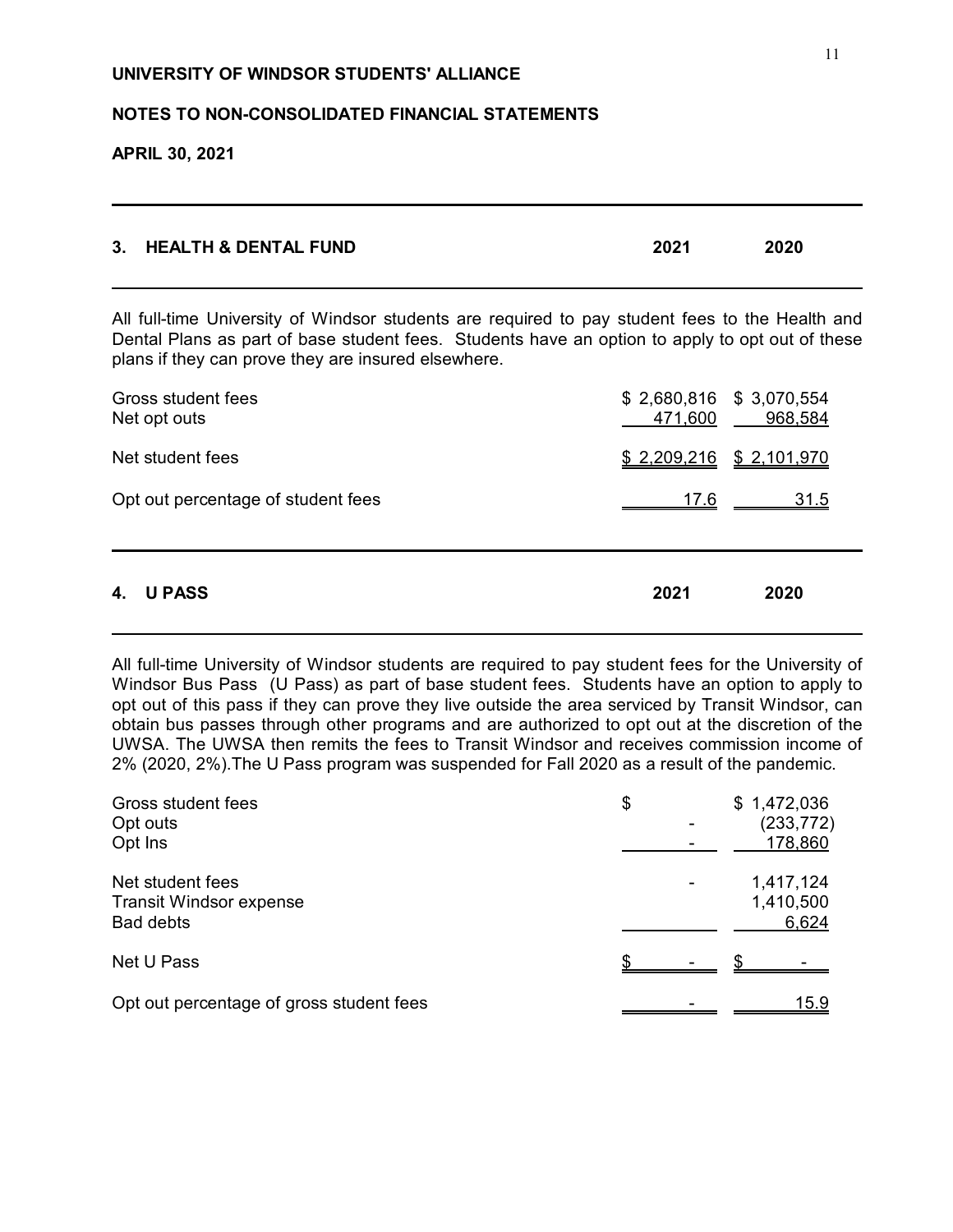# **NOTES TO NON-CONSOLIDATED FINANCIAL STATEMENTS**

**APRIL 30, 2021**

| 5.<br><b>INVESTMENTS</b>                                                                                                                                                                                  | 2021                                                            | 2020                                                                                   |
|-----------------------------------------------------------------------------------------------------------------------------------------------------------------------------------------------------------|-----------------------------------------------------------------|----------------------------------------------------------------------------------------|
| The financial statements reflect investments at fair value. The book values of the following assets<br>are as follows:                                                                                    |                                                                 |                                                                                        |
| <b>Operating Fund - Investments</b><br>CAW Student Centre Fund - Assets held in trust<br><b>Scholarship Fund - Investments</b><br>Health & Dental fund - Investments<br><b>Capital Fund - Investments</b> | \$<br>$1,401$ \$<br>867,471<br>84,310<br>4,442,111<br>3,045,950 | 1,398<br>1,061,598<br>92,335<br>3,882,799<br>$-2,685,510$<br>$$8,441,243$ $$7,723,640$ |
| Investments at fair value are comprised of the following:                                                                                                                                                 |                                                                 |                                                                                        |
| Cash and cash equivalents<br><b>Equities</b>                                                                                                                                                              | \$<br>784,608<br>8,236,092                                      | \$<br>11,522<br>7,681,895                                                              |
|                                                                                                                                                                                                           |                                                                 | $$9,020,700$ $$7,693,417$                                                              |
| Investment income is comprised of the following:                                                                                                                                                          |                                                                 |                                                                                        |
| Dividends and interest<br>Realized gains<br>Management fees                                                                                                                                               | \$<br>281,495 \$<br>7,009<br>(75, 695)                          | 313,332<br>(72, 438)<br>(75, 643)                                                      |
| Investment income                                                                                                                                                                                         | 212,809                                                         | \$<br>165,251                                                                          |
| <b>LONG TERM INVESTMENT (DEFICIT) UNIWIN</b><br>6.                                                                                                                                                        | 2021                                                            | 2020                                                                                   |
| <b>Class A shares</b><br><b>Advances</b><br>Share of losses                                                                                                                                               | 50<br>\$<br>1,238,833<br>(1, 236, 737)                          | \$<br>50<br>1,235,039<br>(1,234,154)                                                   |
|                                                                                                                                                                                                           | 2,146                                                           | 935<br>\$                                                                              |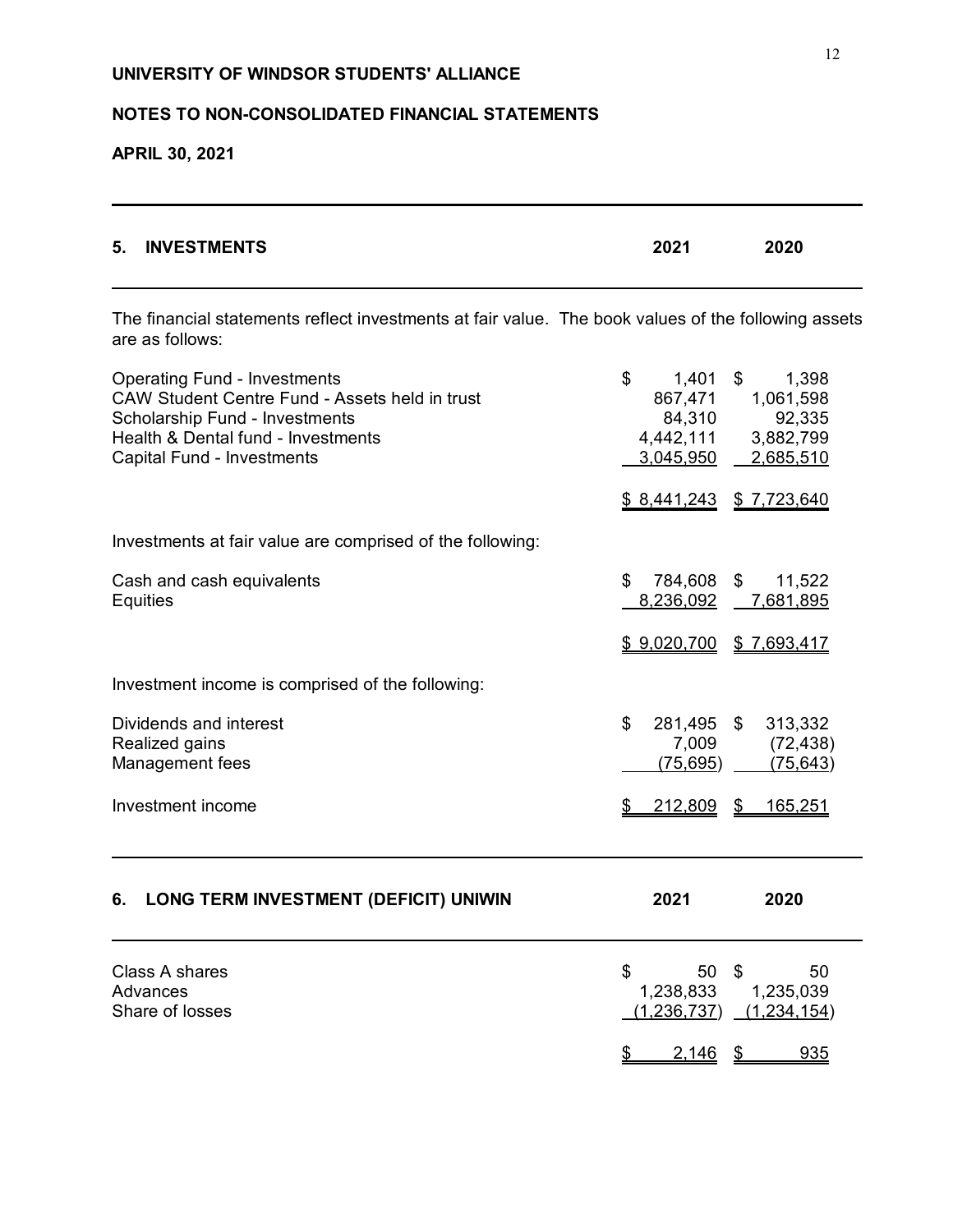# **NOTES TO NON-CONSOLIDATED FINANCIAL STATEMENTS**

**APRIL 30, 2021**

| <b>OPERATING RESULTS OF UNIWIN STUDENT PUB INC.</b><br>7.                      | 2021                            | 2020                         |
|--------------------------------------------------------------------------------|---------------------------------|------------------------------|
| <b>Financial Position</b><br><b>Total assets</b>                               | \$<br>2,434<br>\$               | <u>1,231</u>                 |
| <b>Total liabilities</b><br>Shareholders deficiency                            | 1,239,633<br><u>(1,237,199)</u> | 1,235,848<br>(1,234,617)     |
| Total liabilities and shareholders' deficiency                                 | 2,434<br>\$<br>S                | 1,231                        |
| <b>Results of Operations</b><br>Total revenues<br>Total expenses               | \$<br>\$<br>2,583               | 203<br>3,276                 |
| Net loss                                                                       | $(2,583)$ \$                    | <u>(3,073)</u>               |
| <b>Cash flows</b><br>Cash used in operations<br>Cash from financing activities | \$<br>$(2,583)$ \$<br>3,786     | (17, 478)<br><u> 19,753 </u> |
| Net change in cash                                                             | <u>1,203</u>                    | <u>2,275</u>                 |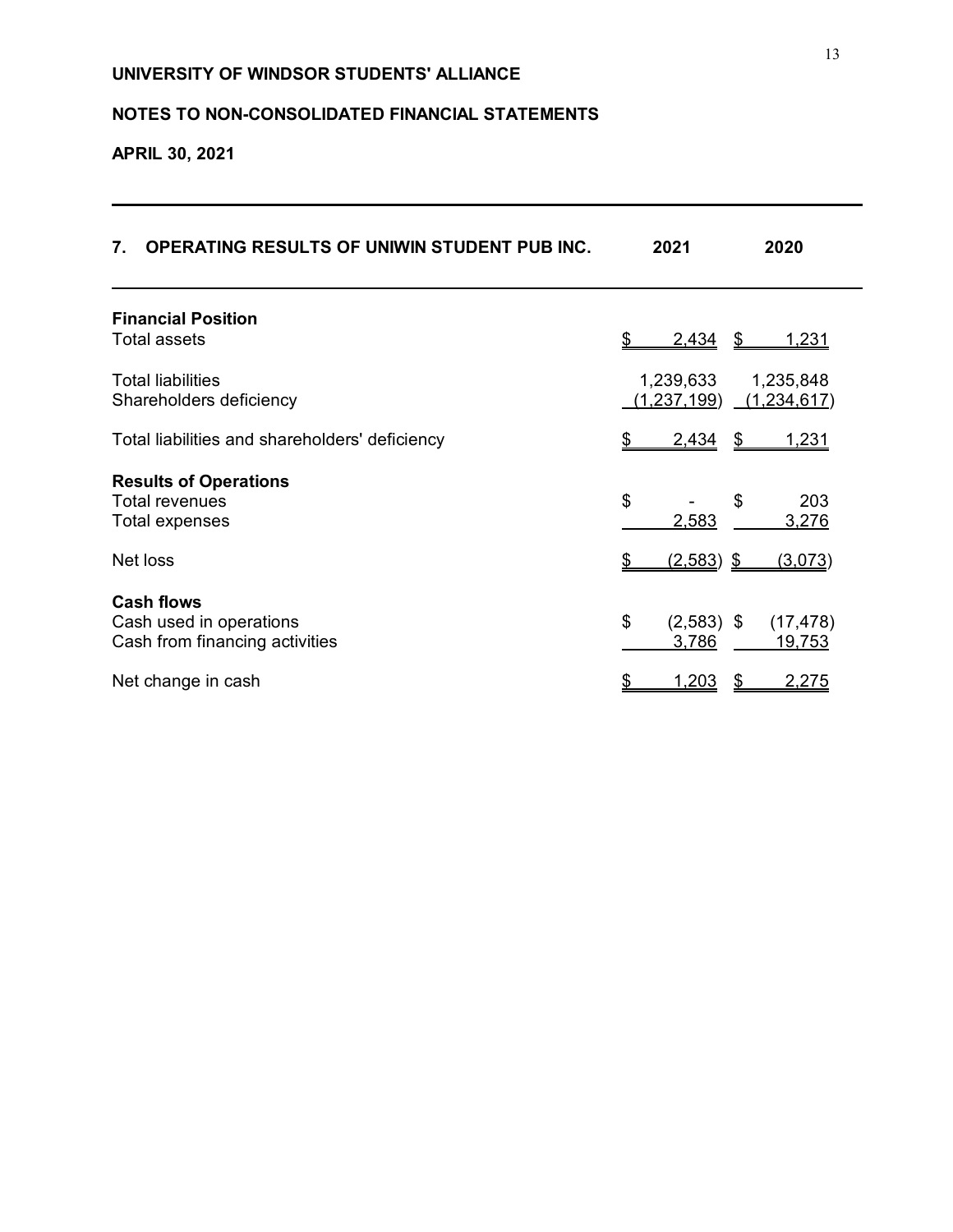# **NOTES TO NON-CONSOLIDATED FINANCIAL STATEMENTS**

**APRIL 30, 2021**

| 8. PROPERTY, PLANT AND EQUIPMENT | 2021 | 2020 |  |
|----------------------------------|------|------|--|
|                                  |      |      |  |

|                                             |    | Cost    | <b>Accumulated</b><br><b>Amortization</b> |                 | <b>Net</b> | <b>Net</b>    |              |
|---------------------------------------------|----|---------|-------------------------------------------|-----------------|------------|---------------|--------------|
| <b>OPERATING FUND</b>                       |    |         |                                           |                 |            |               |              |
| <b>Furniture and fixtures</b>               | \$ | 316,106 | \$                                        | 303,532         | \$         | 12,574        | \$<br>15,717 |
| Equipment                                   |    | 32,160  |                                           | 17,595          |            | 14,565        | 10,548       |
| Computer, software and electronics          |    | 117,747 |                                           | <u>104,738</u>  |            | <u>13,009</u> | 2,149        |
|                                             |    | 466,013 |                                           | 425,865         |            | 40,148        | 28,414       |
| <b>CAW STUDENT CENTRE</b>                   |    |         |                                           |                 |            |               |              |
| <b>Furniture and fixtures</b>               |    | 278,775 |                                           | 253,921         |            | 24,854        | 31,068       |
| Computer, software and electronics          |    | 116,770 |                                           | <u> 116,366</u> |            | 404           | 809          |
|                                             |    | 395,545 |                                           | 370,287         |            | 25,258        | 31,877       |
| <b>LANCE</b>                                |    |         |                                           |                 |            |               |              |
| Computer, software and electronics          |    | 28,605  |                                           | 28,407          |            | 198           | 247          |
|                                             | S  | 890,163 | \$                                        | 824,559         | \$         | 65,604        | \$<br>60,538 |
| <b>GOVERNMENT REMITTANCES PAYABLE</b><br>9. |    |         |                                           |                 |            | 2021          | 2020         |

| EHT payable<br>HST payable<br>Payroll taxes payable<br>WSIB payable | \$<br>2,947<br>3,620<br>8,754<br>94 |     | 4,244<br>5,220<br>11,224<br>$\sim$ |
|---------------------------------------------------------------------|-------------------------------------|-----|------------------------------------|
|                                                                     | 15,415                              | \$. | 20,688                             |

# **10. LINE OF CREDIT**

The organization has available a \$500,000 line of credit of which \$178 (2020, \$152) is outstanding at year end. The line of credit incurs interest at prime rate, is subject to margining and is secured by investments held by the organization.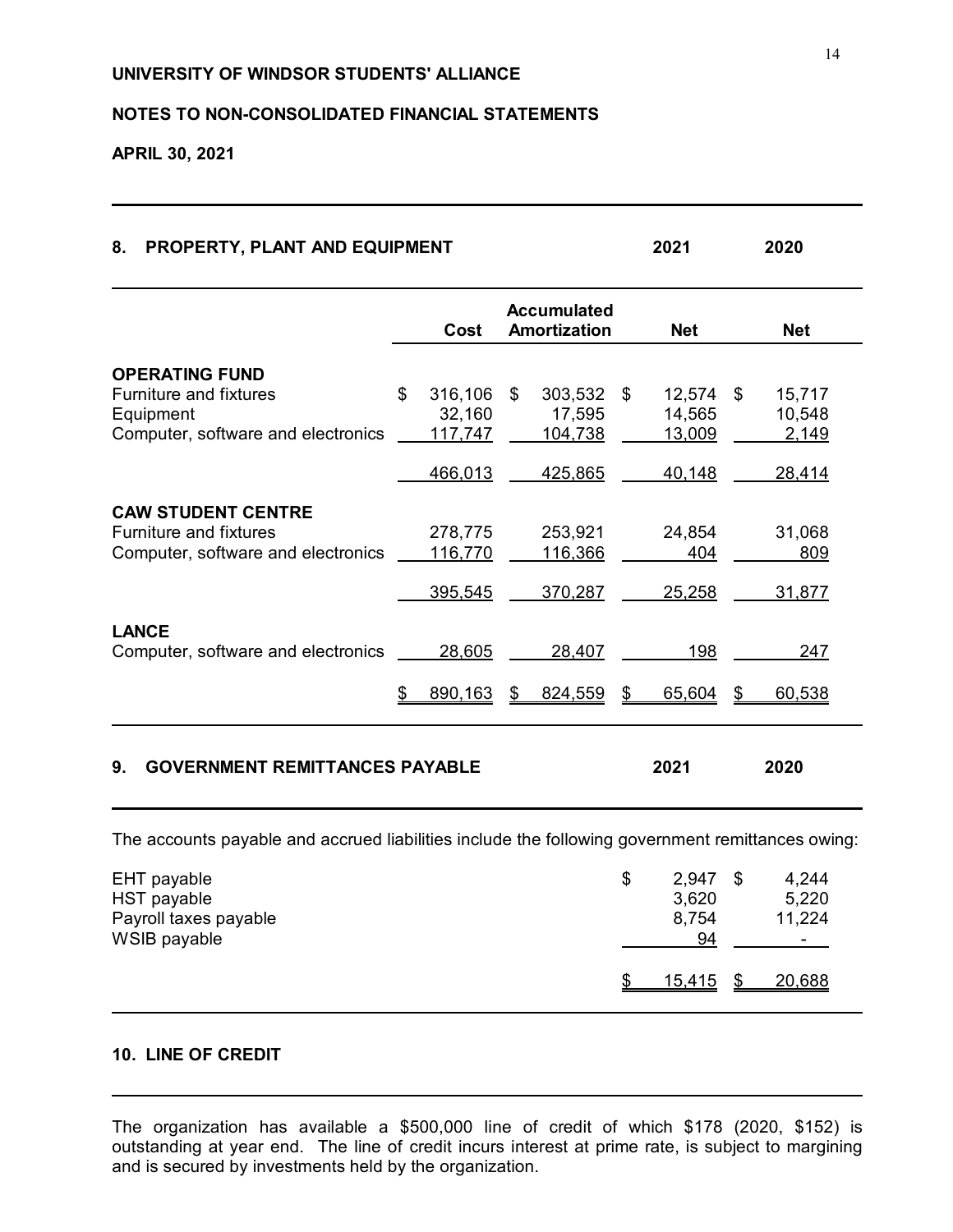# **NOTES TO NON-CONSOLIDATED FINANCIAL STATEMENTS**

**APRIL 30, 2021**

# **11. DUE TO (FROM) FUNDS**

Advances to (from) funds are unsecured, payable on demand and non-interest bearing.

## **12. ALLOCATED EXPENSES**

There are no fundraising costs for this organization. General support expenses consist primarily of administrative costs and administrative salaries and benefits. Internally these costs are allocated to various departments based on budgeting and the discretion of management and the board of directors. These financial statements reflect administrative costs as income of the Operating fund of \$73,324 (2020, \$73,324) and expense of Health and Dental of \$72,322 (2020, \$57,570) and CAW Student Centre \$15,154 (2020, \$15,154). Salaries and benefits are allocated as \$506,842 (2020, \$473,104) to Operating, \$180,215 (2020, \$253,401) to the CAW Student Centre and \$(208) (2020, \$88) to the Lance.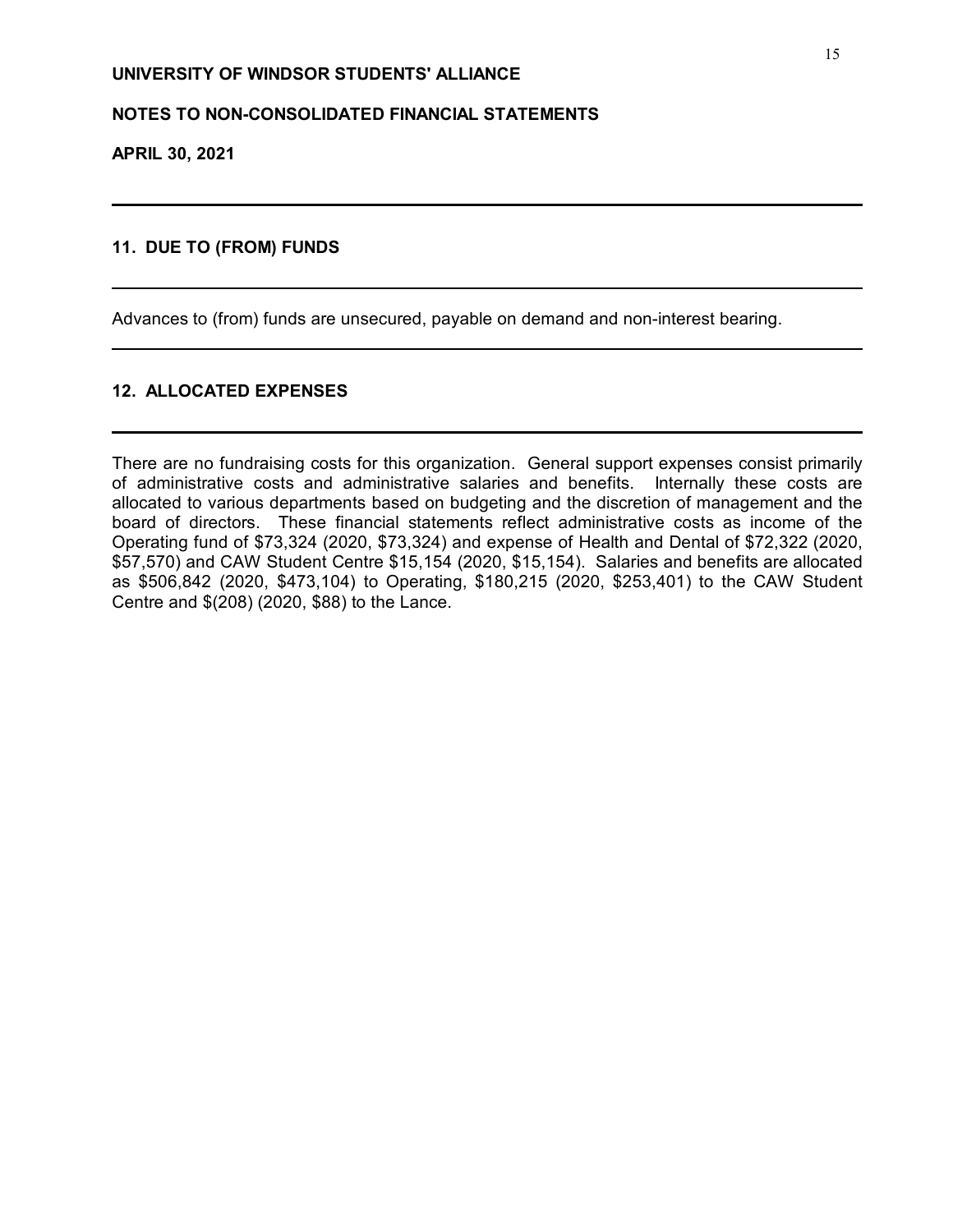# **NOTES TO NON-CONSOLIDATED FINANCIAL STATEMENTS**

**APRIL 30, 2021**

## **13. FINANCIAL INSTRUMENTS**

The main risks the organization's financial instruments are exposed to are credit risk, interest rate risk, liquidity risk and market risk.

## **Credit risk**

The organization is exposed to credit risk on the accounts receivable from its customers. As at April 30, 2021 approximately 93% (2020, 89%) of the trade accounts receivable balance are owed from one customer (2020, one customer). The organization anticipates receiving payment in full from its customers.

## **Interest rate risk**

Some of the investments bear interest at a fixed rate of interest, and as such is subject to interest rate price risk resulting from changes in fair value from market fluctuations in interest rates. The line of credit bears interest at a floating rate based on bank prime rate, and as such, is subject to interest rate cash flow risk resulting from market fluctuations in interest rates. The organization does not use derivative financial instruments to alter the effects of the risk.

## **Liquidity risk**

Liquidity risk relates to the risk the organization will encounter difficulty in meeting its obligations associated with financial liabilities. The financial liabilities on its balance sheet consist of accounts payable and accrued liabilities, CAW Student Centre - trust obligation and due to funds. Management closely monitors cash flow requirements to ensure that it has sufficient cash on demand to meet operational and financial obligations.

## **Market risk (price risk)**

Market risk is the risk that changes in market prices and interest rates will affect the organization's net earnings or the value of financial instruments. These risks are generally outside the control of the organization. The objective of the organization is to mitigate market risk exposures within acceptable limits, while maximizing returns. The organization's investments in publicly traded securities expose the organization to market risk as such investments are subject to price changes in the open market. The organization does not use derivative financial instruments to alter the effects of the risk.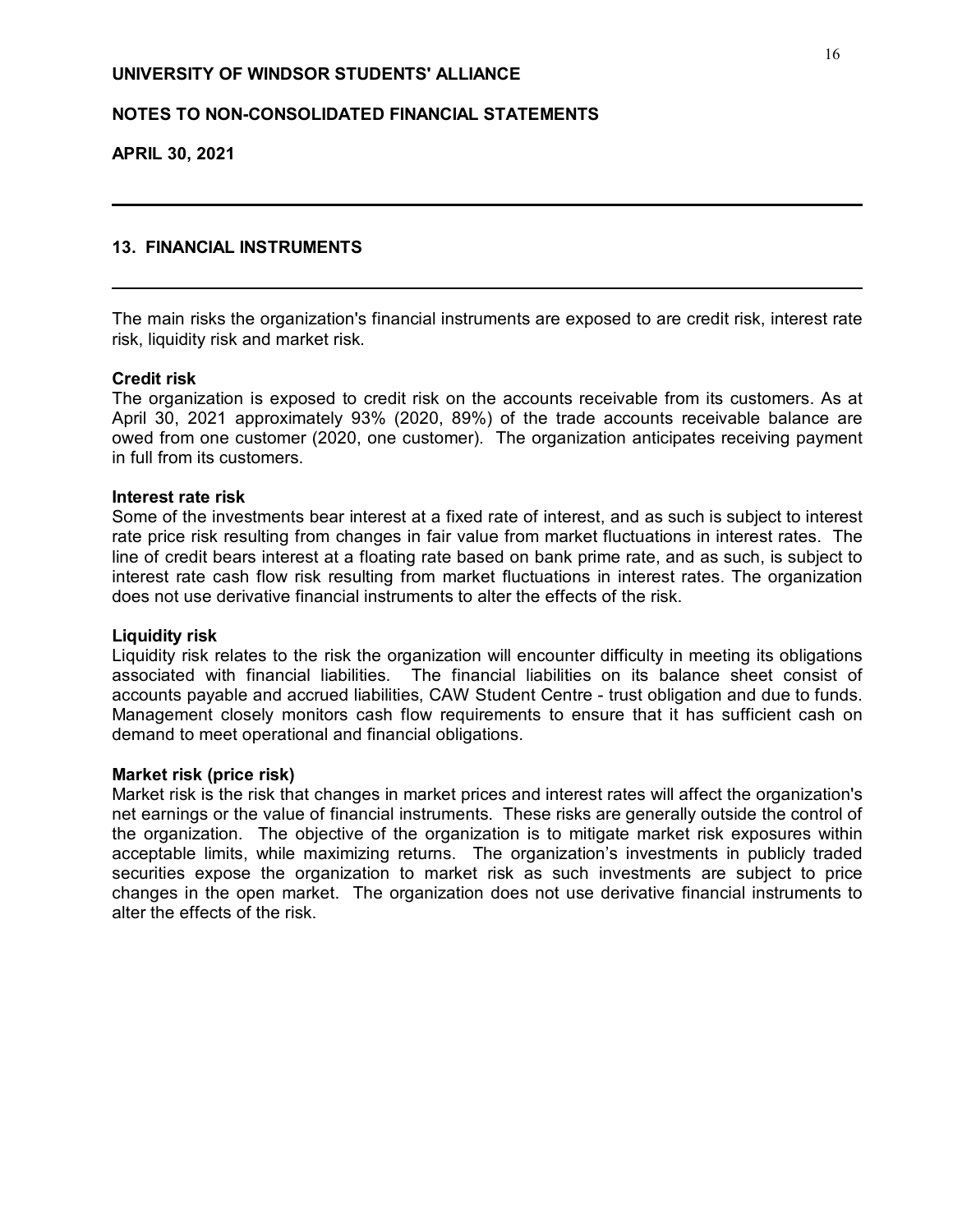# **NOTES TO NON-CONSOLIDATED FINANCIAL STATEMENTS**

**APRIL 30, 2021**

## **14. COVID-19 PANDEMIC**

On March 11, 2020, the World Health Organization categorized COVID-19 as a pandemic. This has resulted in governments worldwide enacting emergency measures to combat the spread of the virus. These measures have caused material disruption to businesses globally resulting in an economic slowdown. The duration and impact of the COVID-19 outbreak is unknown at this time, nor is the efficacy of the government and central bank monetary and fiscal interventions designed to stabilize economic conditions. As a result, it is not possible to estimate the length and severity of these developments.

In so far as the organization is concerned, the COVID-19 crisis had no impact on the financial statements presented for the year ended April 30, 2021. As of (date of report), 2021, management is aware of the changes in the organization's activities because of the COVID-19 crisis, such as the use of telephone and other technological tools to stay connected with staff, students, and suppliers. Any in-person meetings required are managed via physical distancing. The organization has not cancelled any programs nor laid off any staff. Management is confident that its financial position will remain stable and will meet the organization's financial obligations. The final full-time undergraduate numbers for fall'21 is not yet available. UWSA is not expecting a decrease in full-time undergraduate students due to COVID 19. The interest income has reduced significantly. UWSA will not receive the 2% commission on bus pass fee in fall'21 as the students are not charged the bus pass fee in the fall semester. There is no final decision about the winter'22 bus pass fee. Some of the CAW tenants in the Student Centre will receive rental credits equal to one month. Farmers Market, Christmas market and vendor fair will most likely shut down in fall'21. The Organization keeps continually monitoring and assessing new information and recommendations from the health and government authorities, (as it becomes available) and will continue to respond accordingly.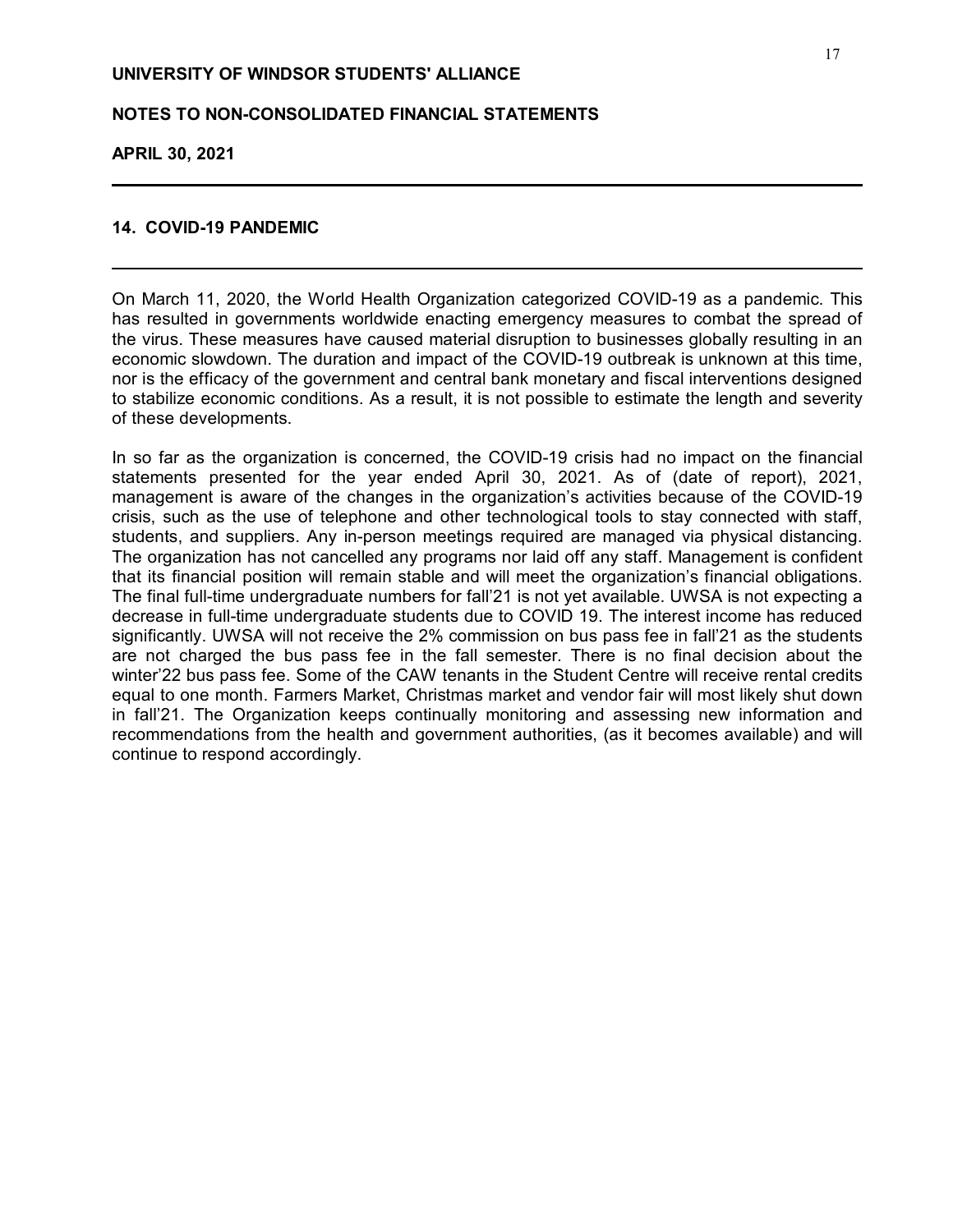## **SUPPLEMENTARY FINANCIAL INFORMATION CENTRAL ADMINISTRATION PROGRAM - OPERATING FUND**

|                                   |    | <b>Budget</b><br>2021 | <b>Actual</b><br>2021 |    | <b>Actual</b><br>2020 |  |
|-----------------------------------|----|-----------------------|-----------------------|----|-----------------------|--|
| <b>REVENUE</b>                    |    |                       |                       |    |                       |  |
| <b>Student fees</b>               | \$ | 501,887               | \$<br>597,835         | \$ | 649,942               |  |
| Rent                              |    | 98,536                | 91,569                |    | 89,000                |  |
| Other revenue                     |    | 73,774                | 107,751               |    | 98,572                |  |
| Investment income                 |    | 7,500                 | 9,909                 |    | 63,970                |  |
| Sales and advertising             |    |                       |                       |    | 31                    |  |
| Uniwin Student Pub Inc. loss      |    |                       | (2,583)               |    | (3,073)               |  |
|                                   |    | 681,697               | 804,481               |    | 898,442               |  |
| <b>EXPENSES</b>                   |    |                       |                       |    |                       |  |
| Advertising and promotion         |    | 6,305                 | 5,876                 |    | 2,314                 |  |
| Amortization                      |    | 17,076                | 19,749                |    | 9,701                 |  |
| <b>Bad debts</b>                  |    | 2,233                 | 2,685                 |    | 2,925                 |  |
| Conferences, training and travel  |    | 15,000                | 5,945                 |    | 10,703                |  |
| General insurance                 |    | 46,836                | 38,327                |    | 40,185                |  |
| Miscellaneous expense             |    | 14,000                | 4,994                 |    | 11,566                |  |
| Office and equipment              |    | 45,106                | 38,483                |    | 31,504                |  |
| <b>Professional fees</b>          |    | 57,798                | 85,346                |    | 39,013                |  |
| Programming supplies and expenses |    | 14,500                | 1,737                 |    | 673                   |  |
| Salaries and benefits             |    | 258,072               | 277,611               |    | 251,602               |  |
| Telephone, utilities and taxes    |    | 8,944                 | 9,216                 |    | 8,844                 |  |
|                                   |    | 485,870               | 489,969               |    | 409,030               |  |
| <b>REVENUE OVER EXPENSES</b>      | \$ | <u>195,827</u>        | \$<br>314,512         | \$ | 489,412               |  |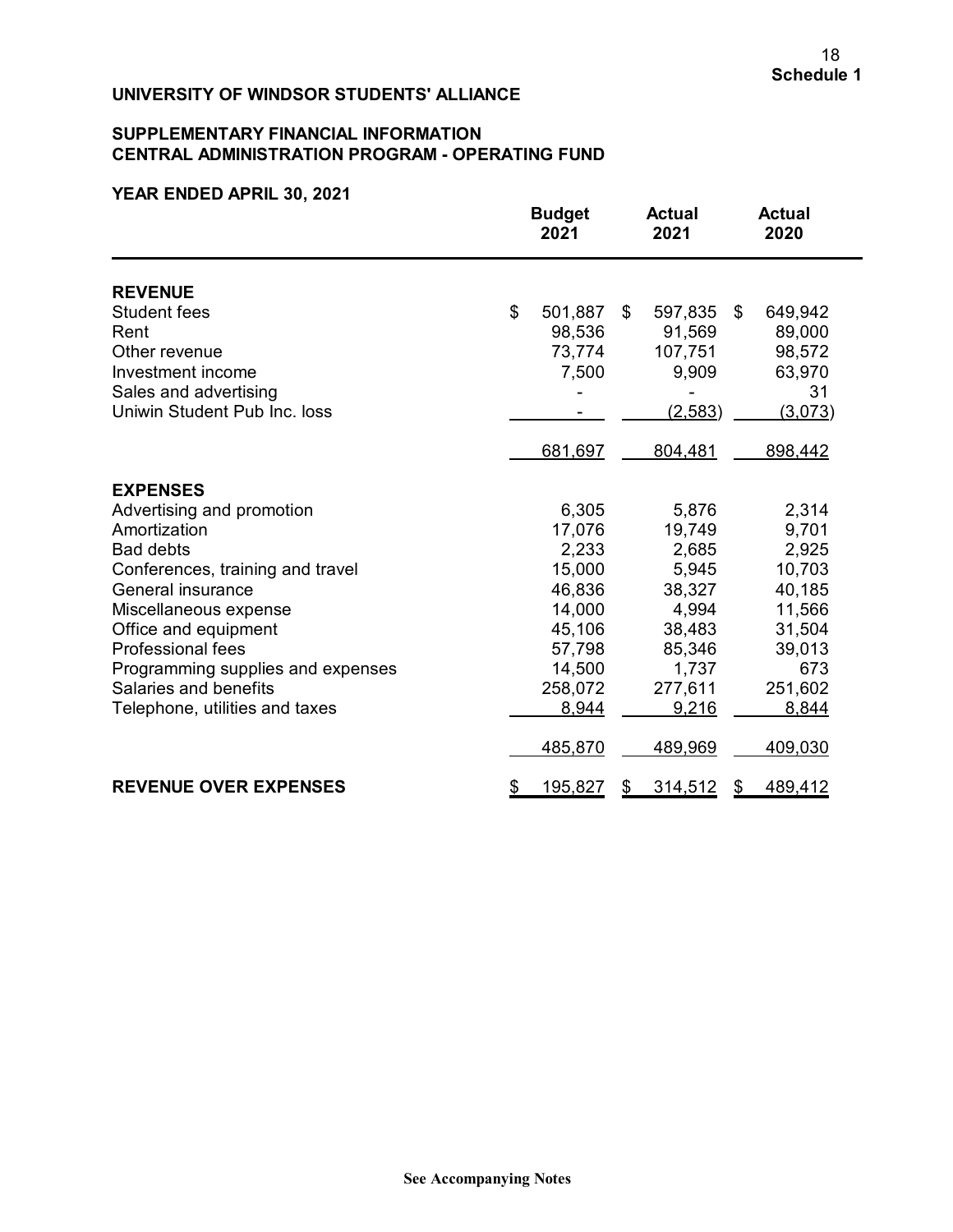## **SUPPLEMENTARY FINANCIAL INFORMATION CHIEF RETURNING OFFICER PROGRAM - OPERATING FUND**

|                                                                                                            | <b>Budget</b><br>2021 |                        |    | <b>Actual</b><br>2021 |    | <b>Actual</b><br>2020                      |  |  |
|------------------------------------------------------------------------------------------------------------|-----------------------|------------------------|----|-----------------------|----|--------------------------------------------|--|--|
| <b>EXPENSES</b><br>Advertising and promotion<br>Programming supplies and expenses<br>Salaries and benefits | \$                    | 500<br>2,950<br>10,650 | -S | ۰<br>328<br>10,537    | \$ | $\overline{\phantom{0}}$<br>2,171<br>9,475 |  |  |
| <b>REVENUE UNDER EXPENSES</b>                                                                              |                       | (14, 100)              |    | (10, 865)             |    | (11.646)                                   |  |  |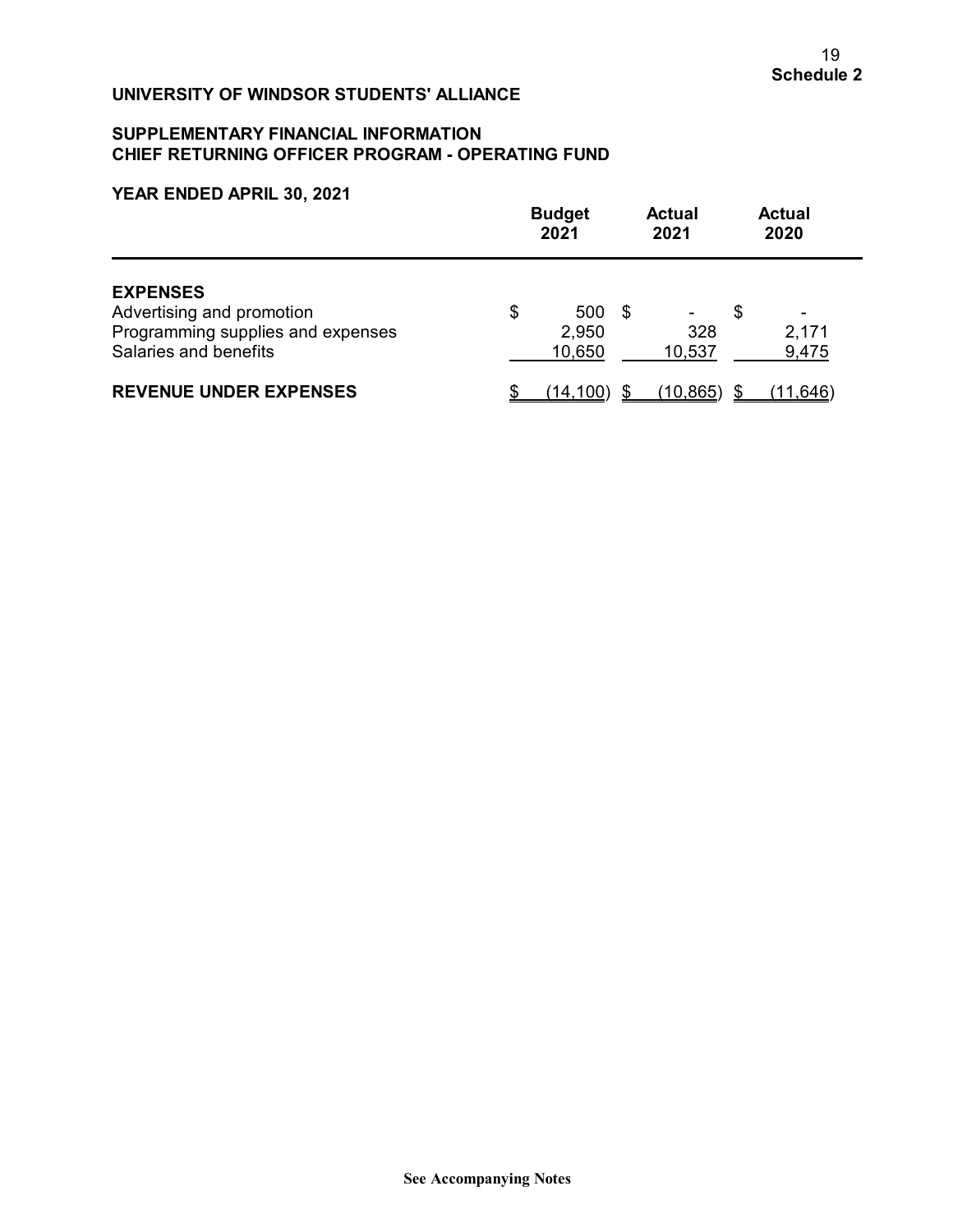## **SUPPLEMENTARY FINANCIAL INFORMATION SERVICES - OPERATING FUND**

|                                   | <b>Budget</b><br>2021 | <b>Actual</b><br>2021 | <b>Actual</b><br>2020 |
|-----------------------------------|-----------------------|-----------------------|-----------------------|
| <b>REVENUE</b><br>Other revenue   | \$<br><u>77,223</u>   | 51,900<br>\$          | 27,703<br>S           |
| <b>EXPENSES</b>                   |                       |                       |                       |
| Advertising and promotion         | 8,550                 | 8,323                 | 5,102                 |
| Conferences, training and travel  | 1,750                 | 1,250                 | 458                   |
| Miscellaneous expense             | 1,450                 | 625                   | 617                   |
| Office and equipment              | 1,550                 | 788                   | 663                   |
| <b>Professional fees</b>          |                       |                       | 2,767                 |
| Programming supplies and expenses | 35,250                | 13,624                | 22,141                |
| Salaries and benefits             | 104,403               | 87,130                | 71,723                |
|                                   | 152,953               | 111,740               | 103,471               |
| <b>REVENUE UNDER EXPENSES</b>     | (75, 730)<br>\$       | (59, 840)<br>\$       | (75, 768)             |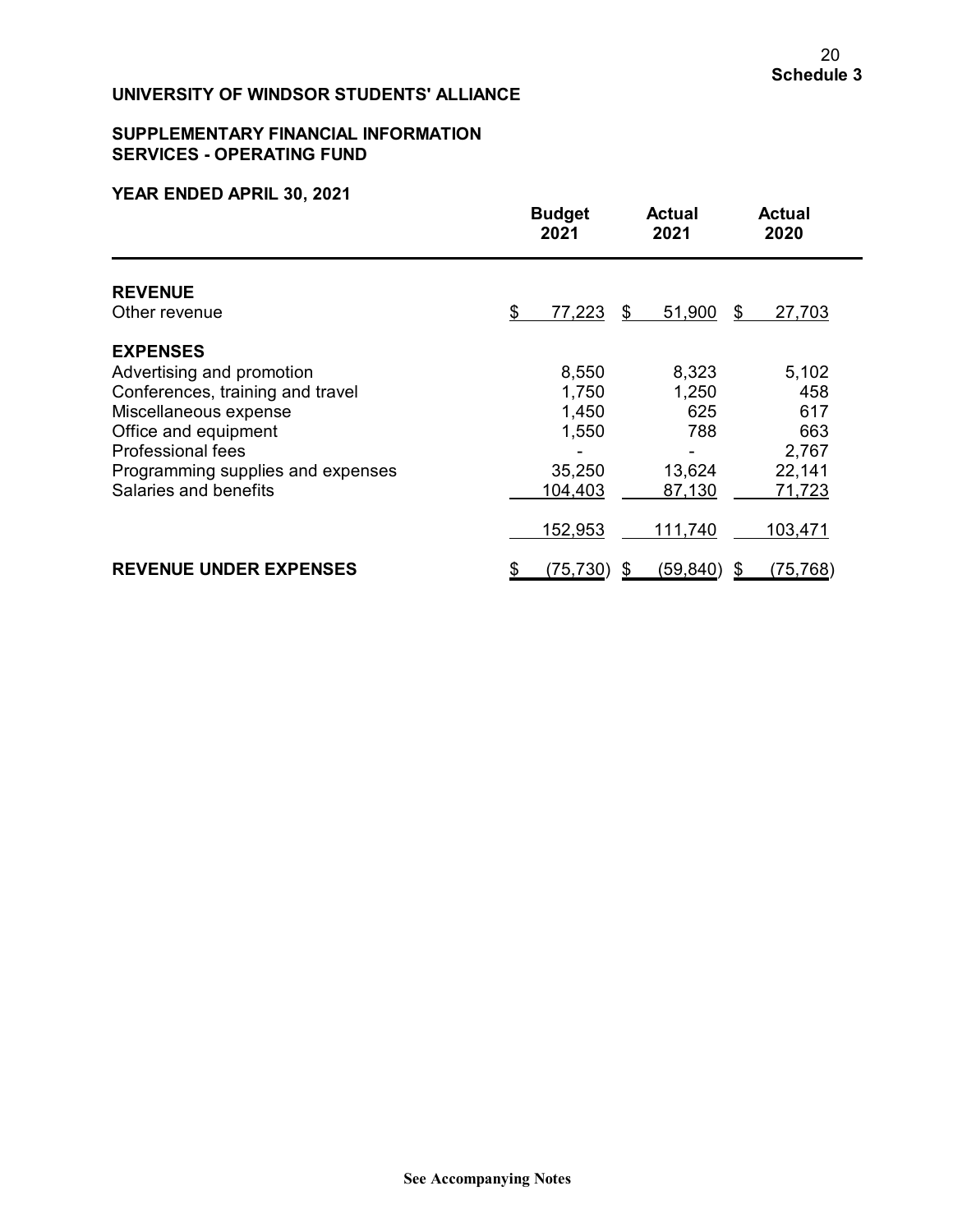## **SUPPLEMENTARY FINANCIAL INFORMATION PRESIDENT - OPERATING FUND**

|                                                                                                           | <b>Budget</b><br>2021 |                        |      | <b>Actual</b><br>2021 |     | <b>Actual</b><br>2020 |  |
|-----------------------------------------------------------------------------------------------------------|-----------------------|------------------------|------|-----------------------|-----|-----------------------|--|
| <b>EXPENSES</b><br>Advertising and promotion<br>Conferences, training and travel<br>Salaries and benefits | \$                    | 300<br>1,500<br>34,058 | - \$ | 8<br>31,838           | -\$ | ۰<br>150<br>32,875    |  |
| <b>REVENUE UNDER EXPENSES</b>                                                                             |                       | (35, 858)              |      | (31, 846)             |     | (33, 025)             |  |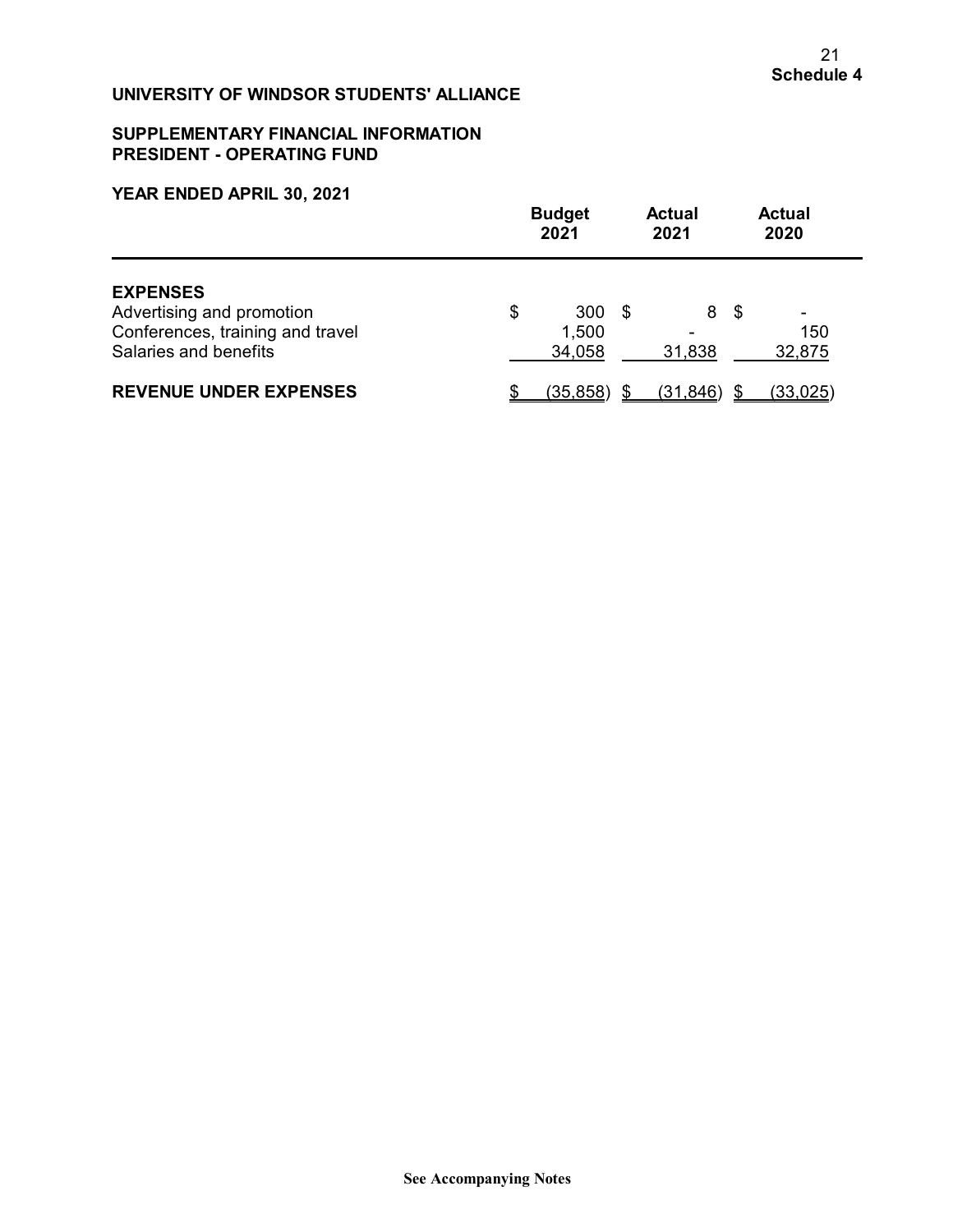## **SUPPLEMENTARY FINANCIAL INFORMATION VICE-PRESIDENT FINANCE & OPERATIONS - OPERATING FUND**

|                                   | <b>Budget</b><br>2021 |      | <b>Actual</b><br>2021 |      | <b>Actual</b><br>2020 |
|-----------------------------------|-----------------------|------|-----------------------|------|-----------------------|
| <b>REVENUE</b>                    |                       |      |                       |      |                       |
| Other revenue                     | \$                    | S    | 3,000                 | - SS |                       |
| <b>EXPENSES</b>                   |                       |      |                       |      |                       |
| Advertising and promotion         | \$<br>150             | - \$ | 40                    | - \$ |                       |
| Grants and scholarships           | 16,500                |      | 16,052                |      | 23,200                |
| Miscellaneous expense             | 150                   |      | 20                    |      | 50                    |
| Programming supplies and expenses | 2,000                 |      | 1,350                 |      | 1,700                 |
| Salaries and benefits             | 38,362                |      | 33,789                |      | 31,328                |
| <b>REVENUE UNDER EXPENSES</b>     | (57,162)              |      | (48, 251)             |      | (56, 278)             |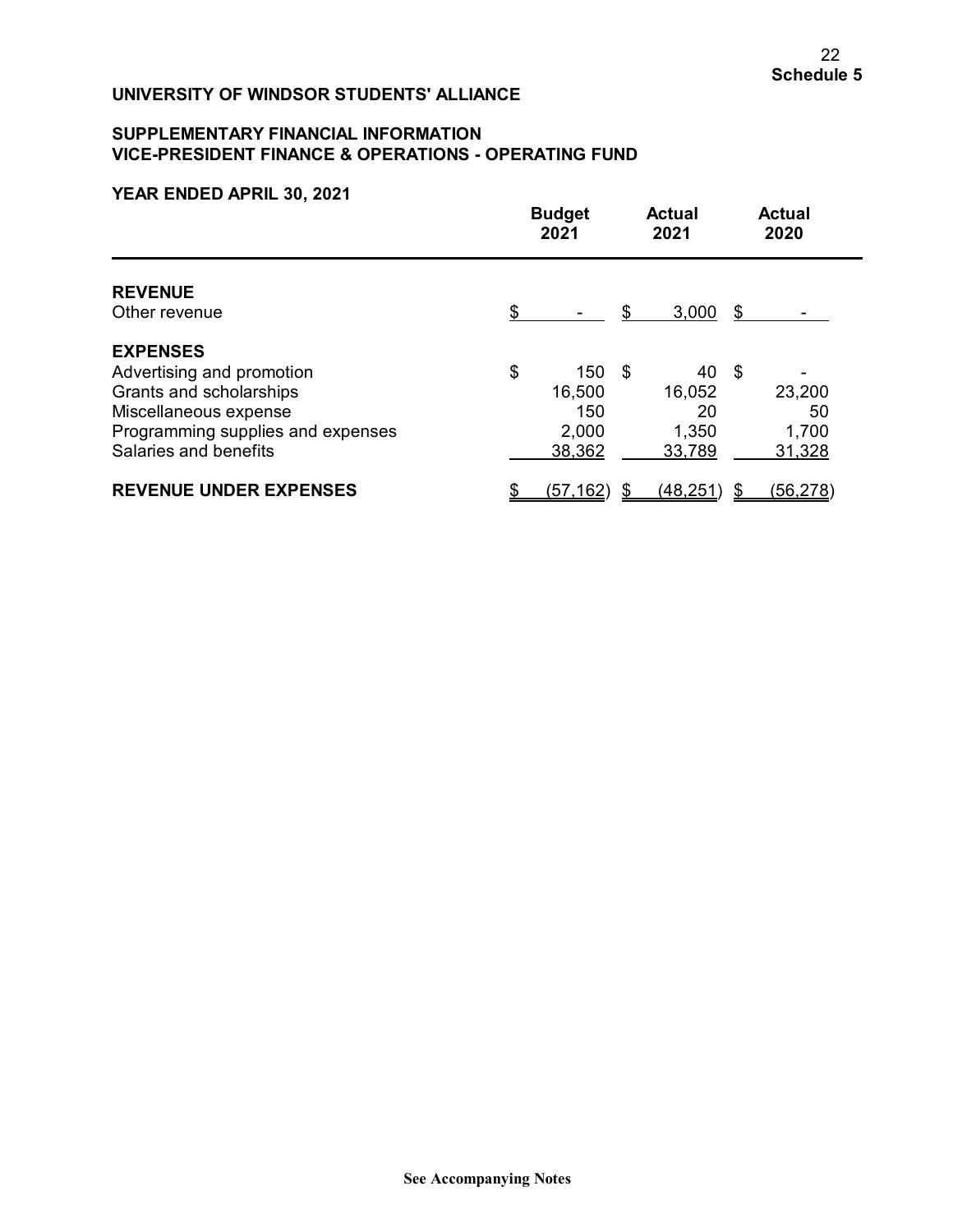## **SUPPLEMENTARY FINANCIAL INFORMATION PROGRAMMING - OPERATING FUND**

|                                   |    | <b>Budget</b><br>2021 |     | <b>Actual</b><br>2021 | <b>Actual</b><br>2020 |  |
|-----------------------------------|----|-----------------------|-----|-----------------------|-----------------------|--|
| <b>REVENUE</b>                    |    |                       |     |                       |                       |  |
| Sales and advertising             | \$ | 250                   | -\$ | 977                   | \$<br>103,844         |  |
| Rent                              |    |                       |     |                       | 4,400                 |  |
| Other revenue                     |    |                       |     |                       | 4,718                 |  |
|                                   |    | 250                   |     | 977                   | 112,962               |  |
| <b>EXPENSES</b>                   |    |                       |     |                       |                       |  |
| Advertising and promotion         |    | 6,000                 |     | 825                   | 12,461                |  |
| Conferences, training and travel  |    | 1,500                 |     | 844                   | 300                   |  |
| Miscellaneous expense             |    |                       |     |                       | 502                   |  |
| Programming supplies and expenses |    | 13,000                |     | 9,947                 | 187,407               |  |
| Salaries and benefits             |    |                       |     |                       | 2,434                 |  |
|                                   |    | 20,500                |     | <u>11,616</u>         | 203,104               |  |
| <b>REVENUE UNDER EXPENSES</b>     | \$ | (20, 250)             | \$  | (10, 639)             | \$<br>(90, 142)       |  |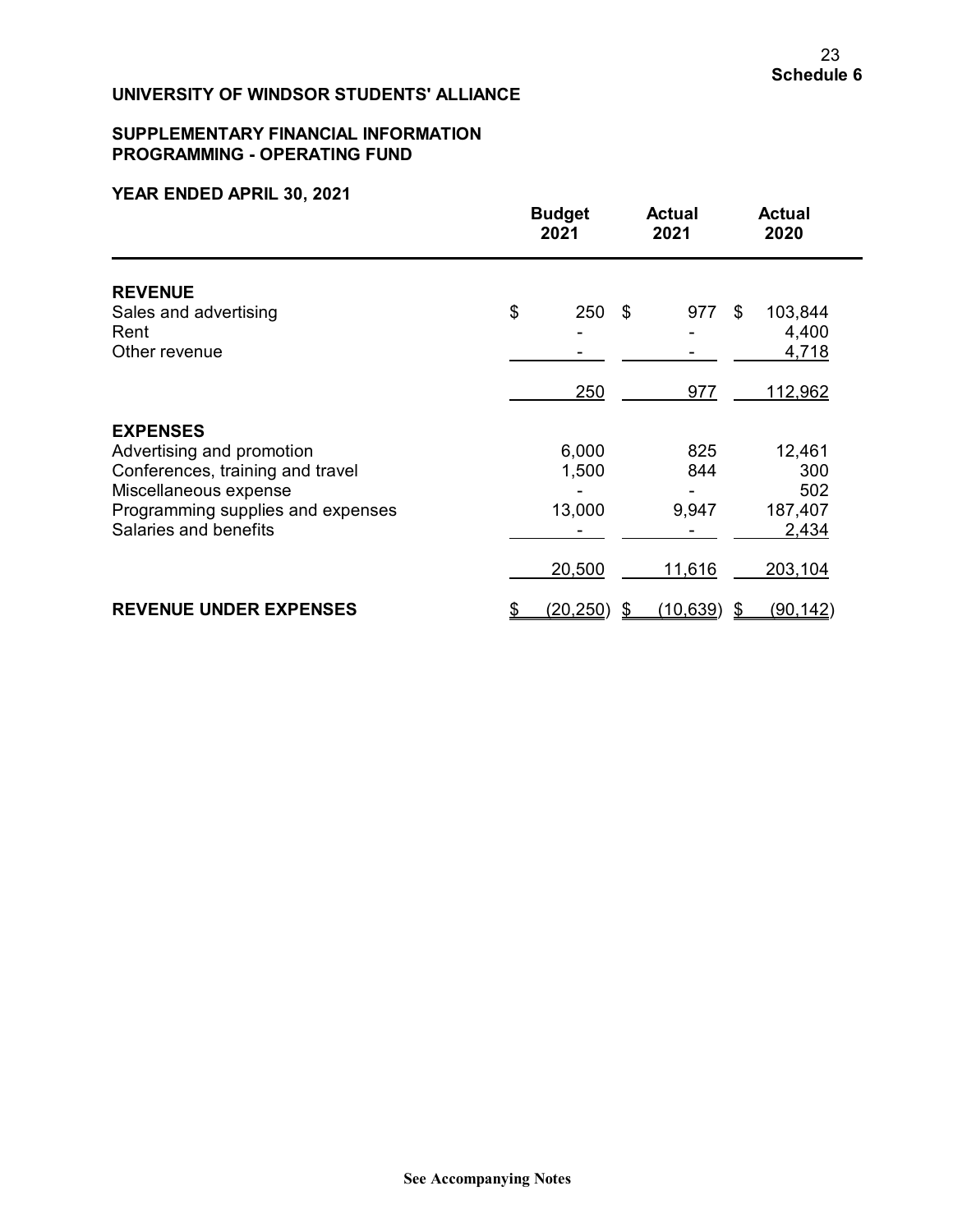## **SUPPLEMENTARY FINANCIAL INFORMATION PUBLICATIONS - OPERATING FUND**

|                                             | <b>Budget</b> | <b>Actual</b> | <b>Actual</b> |
|---------------------------------------------|---------------|---------------|---------------|
|                                             | 2021          | 2021          | 2020          |
| <b>REVENUE</b>                              | 12,500        | 12,500        | - \$          |
| Sales and advertising                       | S             | \$            | 17,700        |
| <b>EXPENSES</b><br>Cost of sales (recovery) | 13,423        | (15, 775)     | 12,989        |
| <b>REVENUE OVER EXPENSES</b>                | \$            | 28,275        | \$            |
|                                             | <u>(923)</u>  | \$            | <u>4,711</u>  |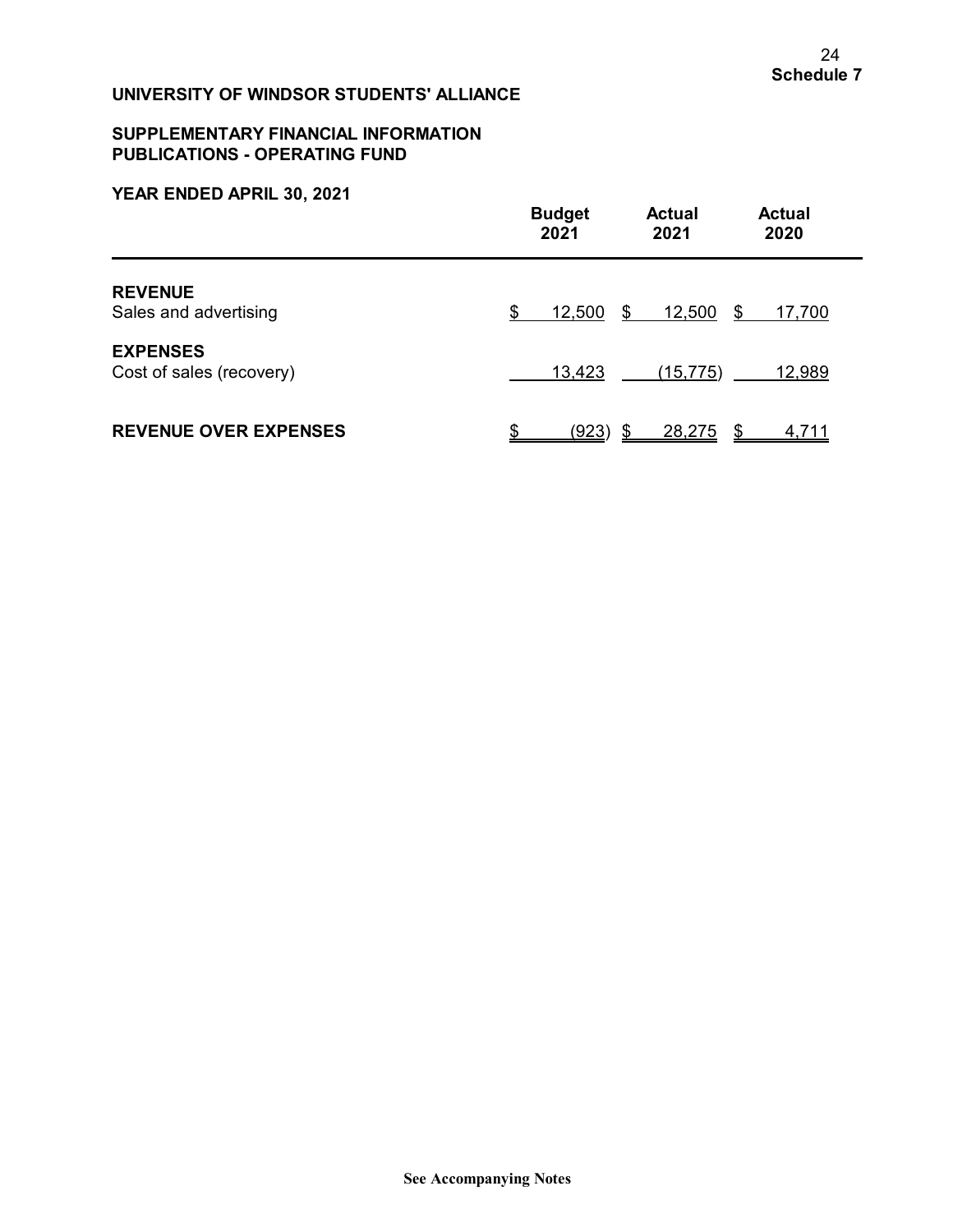## **SUPPLEMENTARY FINANCIAL INFORMATION VICE-PRESIDENT STUDENT SERVICES - OPERATING FUND**

|                                                                                                | <b>Budget</b><br>2021 |                        |      | <b>Actual</b><br>2021 |  | <b>Actual</b><br>2020 |  |  |
|------------------------------------------------------------------------------------------------|-----------------------|------------------------|------|-----------------------|--|-----------------------|--|--|
| <b>EXPENSES</b><br>Advertising and promotion<br>Miscellaneous expense<br>Salaries and benefits | \$                    | 2,650<br>150<br>31,930 | - \$ | $1,995$ \$<br>30,003  |  | 2,173<br>31,582       |  |  |
| <b>REVENUE UNDER EXPENSES</b>                                                                  |                       | (34, 730)              |      | (31,998)              |  | (33, 755)             |  |  |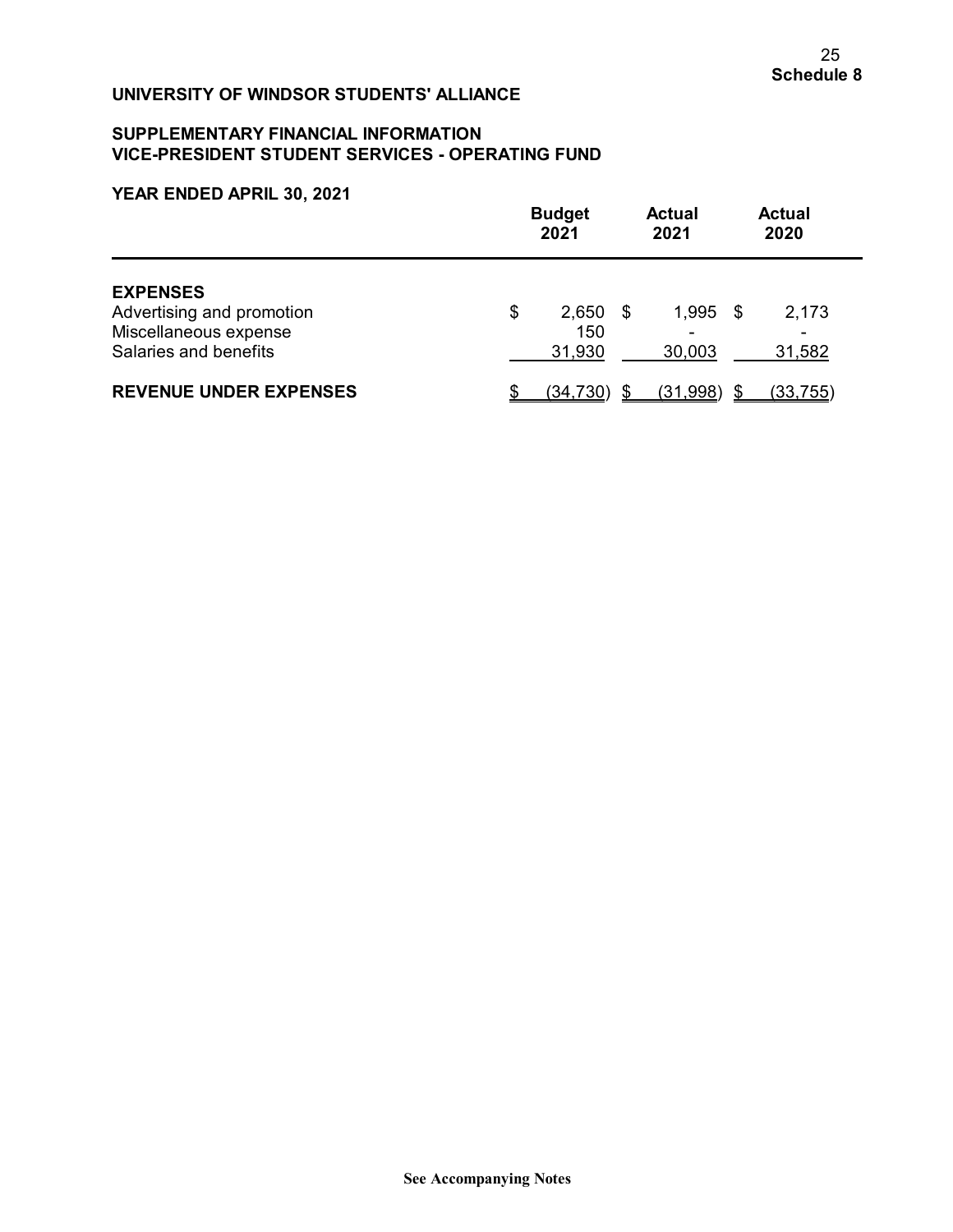## **SUPPLEMENTARY FINANCIAL INFORMATION VICE-PRESIDENT STUDENT ADVOCACY - OPERATING FUND**

|                                                                                                                                                                         |    | <b>Budget</b><br>2021                  |      | <b>Actual</b><br>2021                      | <b>Actual</b><br>2020 |                              |
|-------------------------------------------------------------------------------------------------------------------------------------------------------------------------|----|----------------------------------------|------|--------------------------------------------|-----------------------|------------------------------|
| <b>REVENUE</b>                                                                                                                                                          |    |                                        |      |                                            |                       |                              |
| <b>EXPENSES</b><br>Advertising and promotion<br>Conferences, training and travel<br>Miscellaneous expense<br>Programming supplies and expenses<br>Salaries and benefits | \$ | 150<br>3,125<br>150<br>2,500<br>31,930 | - \$ | $23 \quad $$<br>143<br>36<br>609<br>31,666 |                       | 4,469<br>50<br>184<br>31,394 |
|                                                                                                                                                                         |    | 37,855                                 |      | 32,477                                     |                       | 36,097                       |
| <b>REVENUE UNDER EXPENSES</b>                                                                                                                                           |    | (37, 855)                              |      | (32, 477)                                  |                       | (36, 097)                    |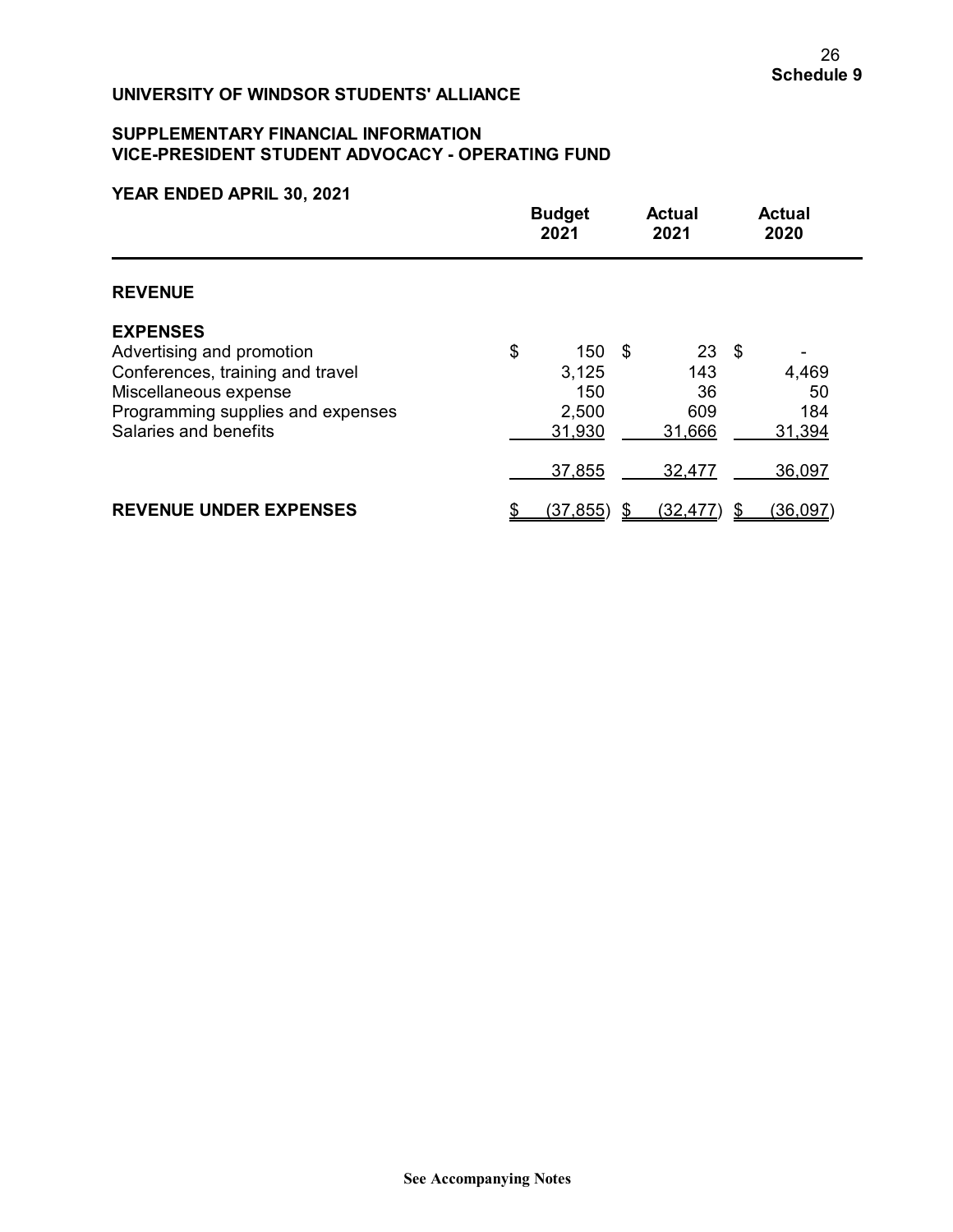## **SUPPLEMENTARY FINANCIAL INFORMATION U PASS - OPERATING FUND**

|                              | <b>Budget</b><br>2021 |          | <b>Actual</b><br>2021 | <b>Actual</b><br>2020 |     |
|------------------------------|-----------------------|----------|-----------------------|-----------------------|-----|
| <b>REVENUE</b>               |                       |          |                       |                       |     |
| Other revenue                | \$                    |          | 408<br>\$             | 36,213<br>\$          |     |
| <b>EXPENSES</b>              |                       |          |                       |                       |     |
| Advertising and promotion    |                       |          |                       |                       | 607 |
| Miscellaneous expense        |                       | 1,000    | 553                   | 4,036                 |     |
| <b>Professional fees</b>     |                       |          | 4,917                 |                       |     |
| Salaries and benefits        |                       | 4,340    | 4,268                 | 10,691                |     |
|                              |                       | 5,340    | 9,738                 | 15,334                |     |
| <b>REVENUE OVER EXPENSES</b> |                       | (5, 340) | (9, 330)              | 20,879<br>\$          |     |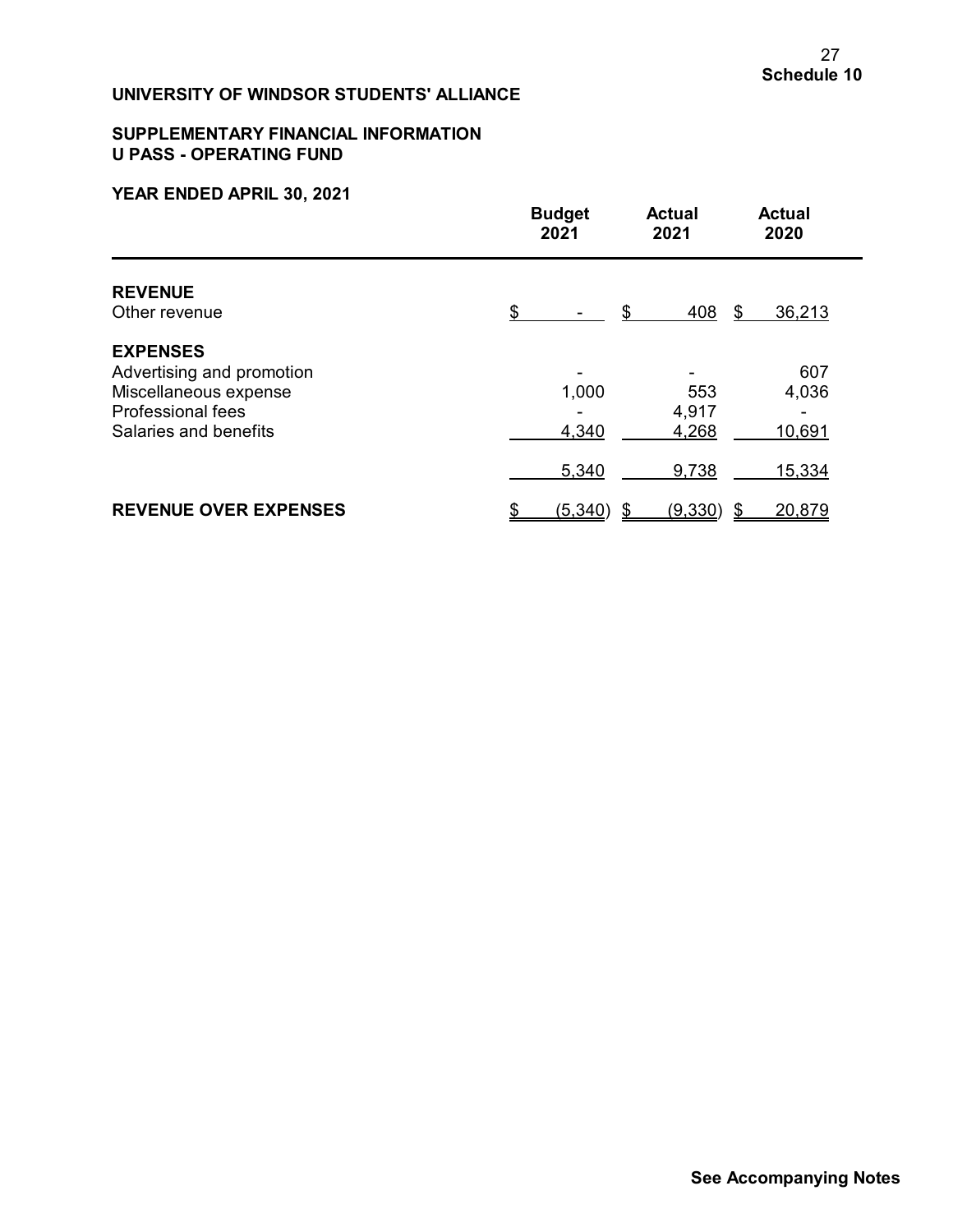## **SUPPLEMENTARY FINANCIAL INFORMATION LANCE**

|                                                                                                                           | <b>Budget</b><br>2021 | <b>Actual</b><br>2021                      | <b>Actual</b><br>2020 |  |
|---------------------------------------------------------------------------------------------------------------------------|-----------------------|--------------------------------------------|-----------------------|--|
| <b>REVENUE</b><br><b>Student fees</b><br>Sales and advertising<br>Other revenue                                           | \$<br>47,385          | 62,303<br>\$<br>17                         | 54,683<br>\$<br>18    |  |
|                                                                                                                           | 47,385                | 62,320                                     | 54,701                |  |
| <b>EXPENSES</b><br>Amortization<br><b>Bad debts</b><br>Office and equipment<br>Professional fees<br>Salaries and benefits | 14,753                | 49<br>213<br>280<br>187<br>14,752<br>(208) | 62<br>246<br>90<br>88 |  |
|                                                                                                                           | 14,966                | 15,060                                     | 486                   |  |
| <b>REVENUE OVER EXPENSES</b>                                                                                              | 32,419                | 47,260<br>\$                               | 54,215<br>\$          |  |